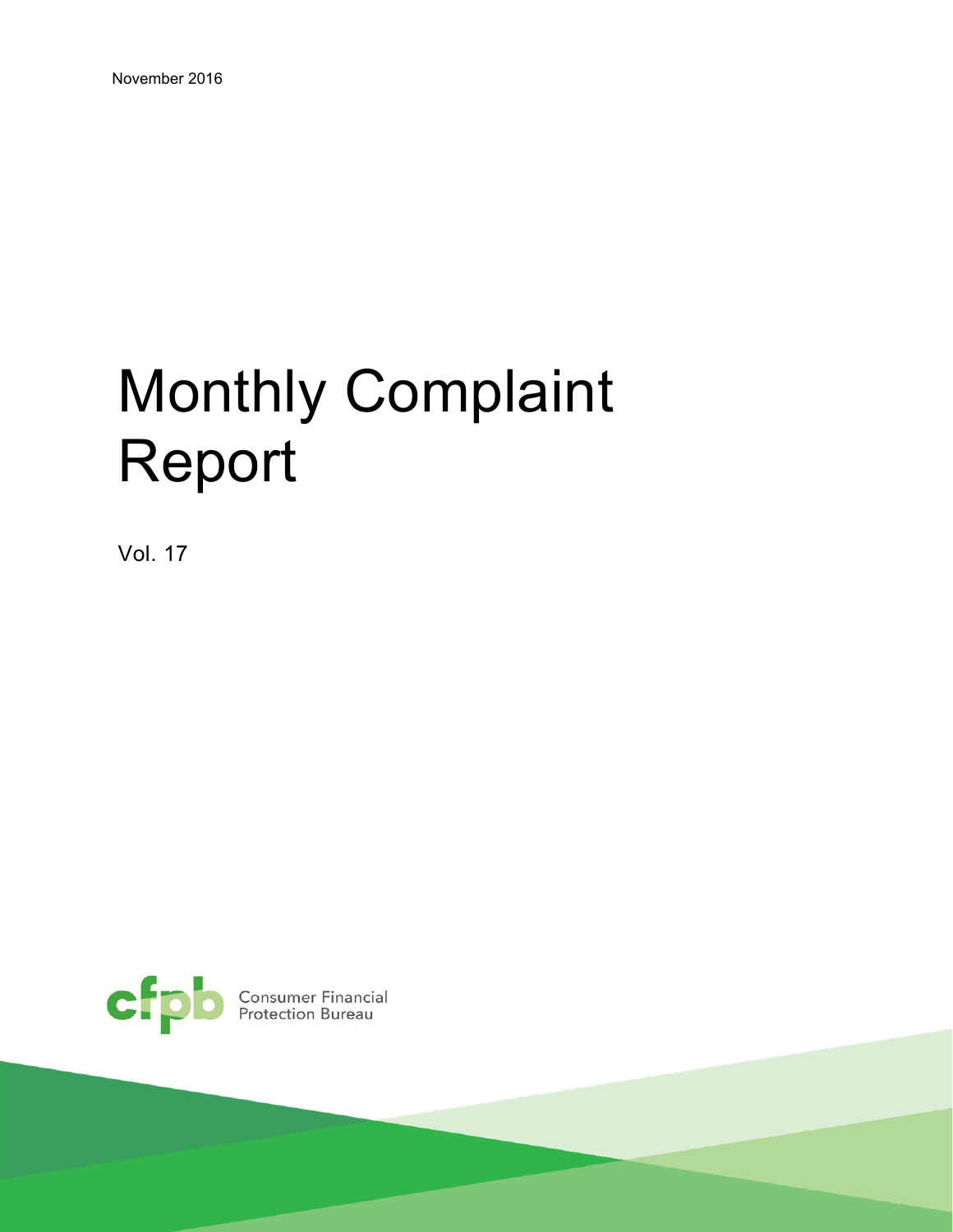## Table of contents

| 1. |     |  |
|----|-----|--|
|    | 1.1 |  |
|    | 1.2 |  |
|    | 1.3 |  |
| 2. |     |  |
|    | 2.1 |  |
|    | 2.2 |  |
|    | 2.3 |  |
| 3. |     |  |
|    | 3.1 |  |
|    | 3.2 |  |
|    | 3.3 |  |
|    |     |  |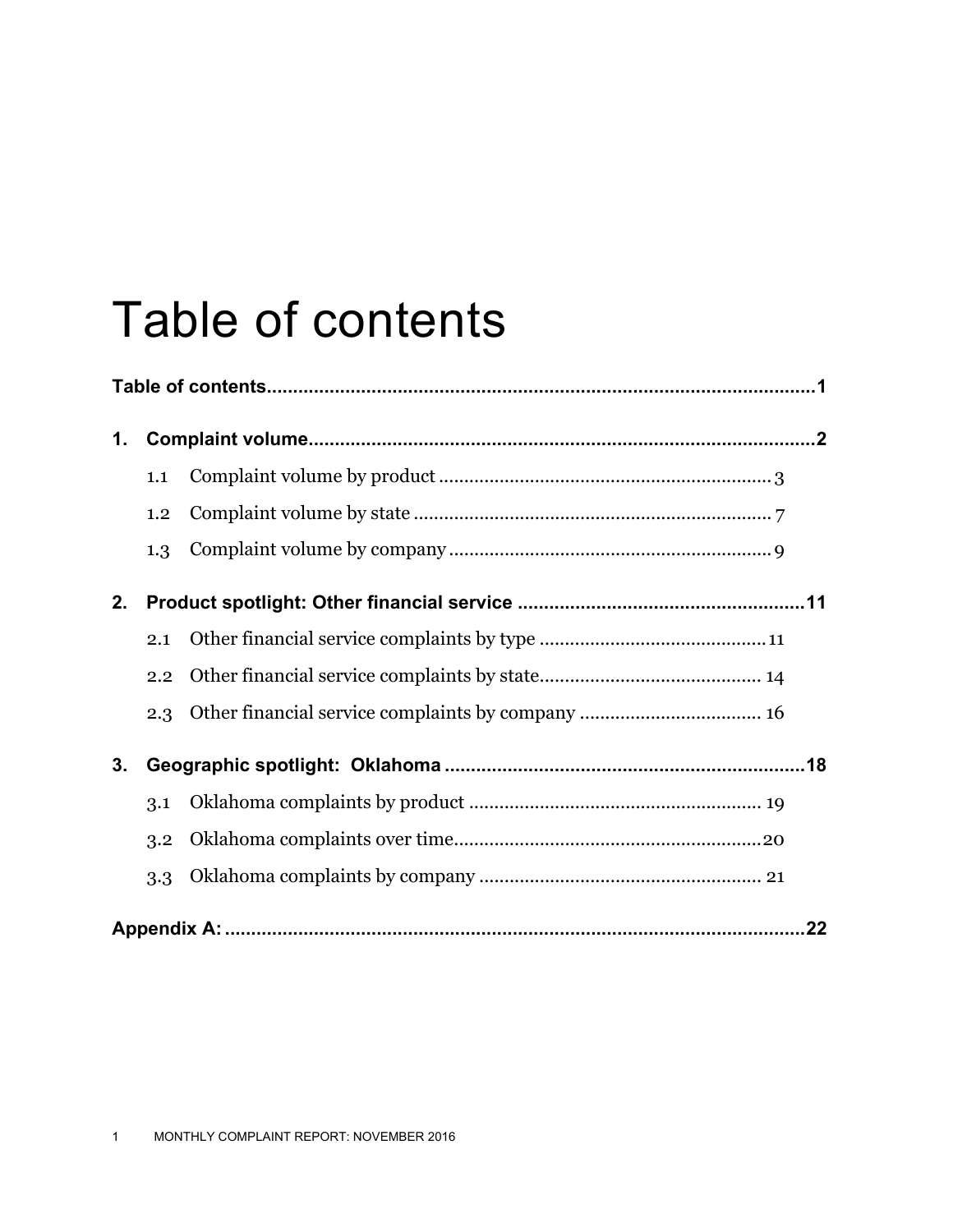## 1. Complaint volume

The Consumer Financial Protection Bureau (CFPB) is the first federal agency solely focused on consumer financial protection,<sup>1</sup> and consumer complaints<sup>2</sup> are an integral part of that work. The CFPB's Office of Consumer Response hears directly from consumers about the challenges they face in the marketplace, brings their concerns to the attention of companies, and assists in addressing their complaints. This Monthly Complaint Report provides a high-level snapshot of trends in consumer complaints.

The Monthly Complaint Report uses a three-month rolling average, comparing the current average to the same period in the prior year where appropriate, to account for monthly and seasonal fluctuations. In some cases, we use month-to-month comparisons to highlight more immediate trends. For company-level complaint data, we use a three-month rolling average of complaints sent to companies for response. This company-level complaint data lags other complaint data in this report by two months to reflect the 60 days companies have to respond to complaints, confirming a commercial relationship with the consumer. This is consistent with complaints found in the public Consumer Complaint Database.3

-

<sup>1</sup> The Dodd-Frank Wall Street Reform and Consumer Protection Act of 2010, Pub. L. No. 111-203 ("Dodd-Frank Act") created the CFPB to protect consumers of financial products or services and to encourage the fair and competitive operation of consumer financial markets.

<sup>2</sup> Consumer complaints are submissions that express dissatisfaction with, or communicate suspicion of wrongful conduct by, an identifiable entity related to a consumer's personal experience with a financial product or service.

<sup>3</sup> This report is based on dynamic data and may slightly differ from other public reports. Company-level information should be considered in context of company size and/or market share. Complaints referred to other regulators, such as complaints about depository institutions with less than \$10 billion in assets, are not published in the Consumer Complaint Database.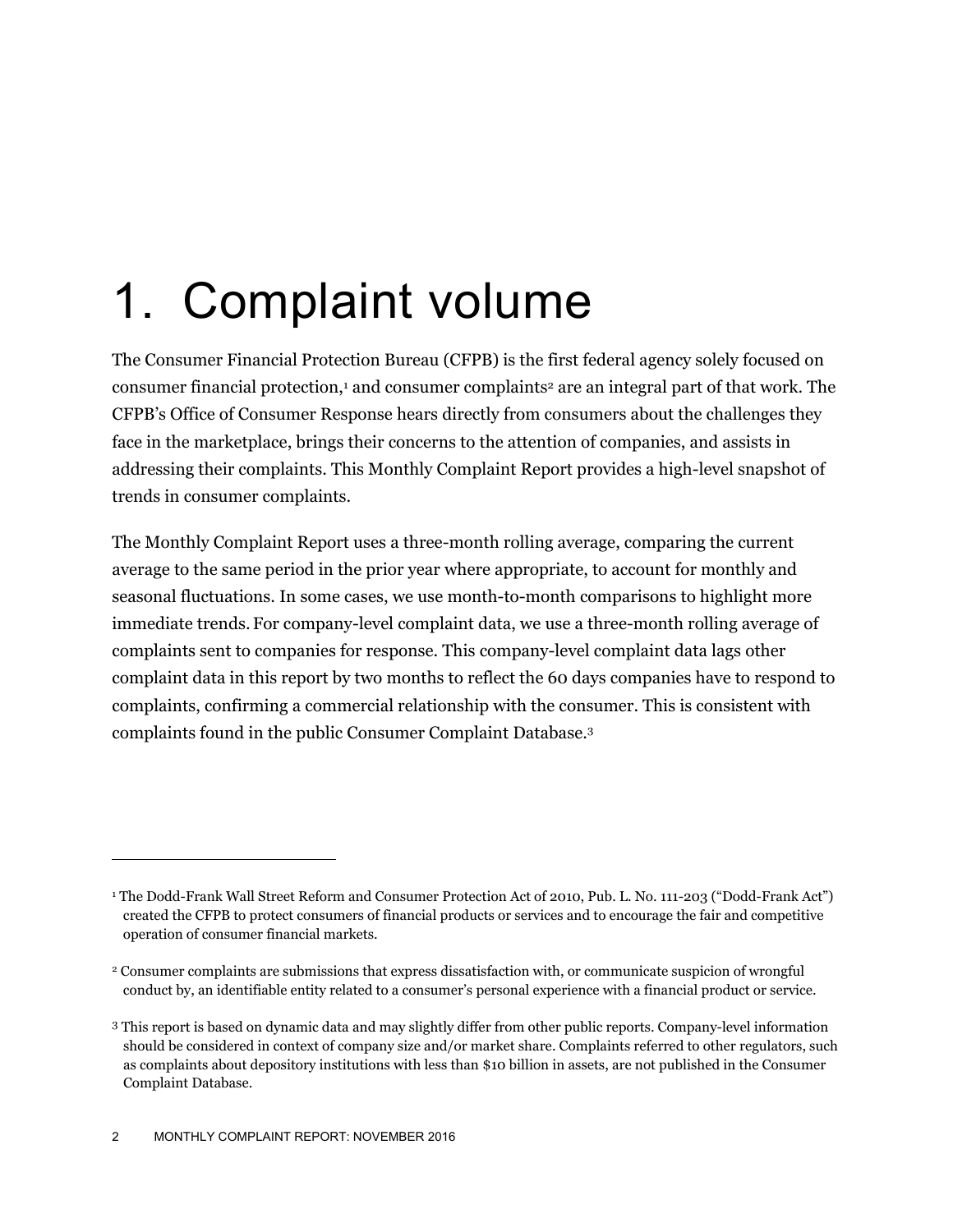Visit consumerfinance.gov/complaint to learn about how we handle complaints or to submit a complaint. Visit our Consumer Complaint Database at consumerfinance.gov/complaintdatabase to search, sort, filter, and export complaints.

#### 1.1 Complaint volume by product

As of November 1, 2016, the CFPB has handled approximately 1,035,200 complaints, including approximately 27,000 complaints in October 2016. Table 1 shows the percentage change in complaint volume by product, comparing August - October 2015 with August - October 2016.4



<sup>4</sup> Complaint totals include all complaints with product breakdowns focusing on the most-complained-about consumer financial products and services.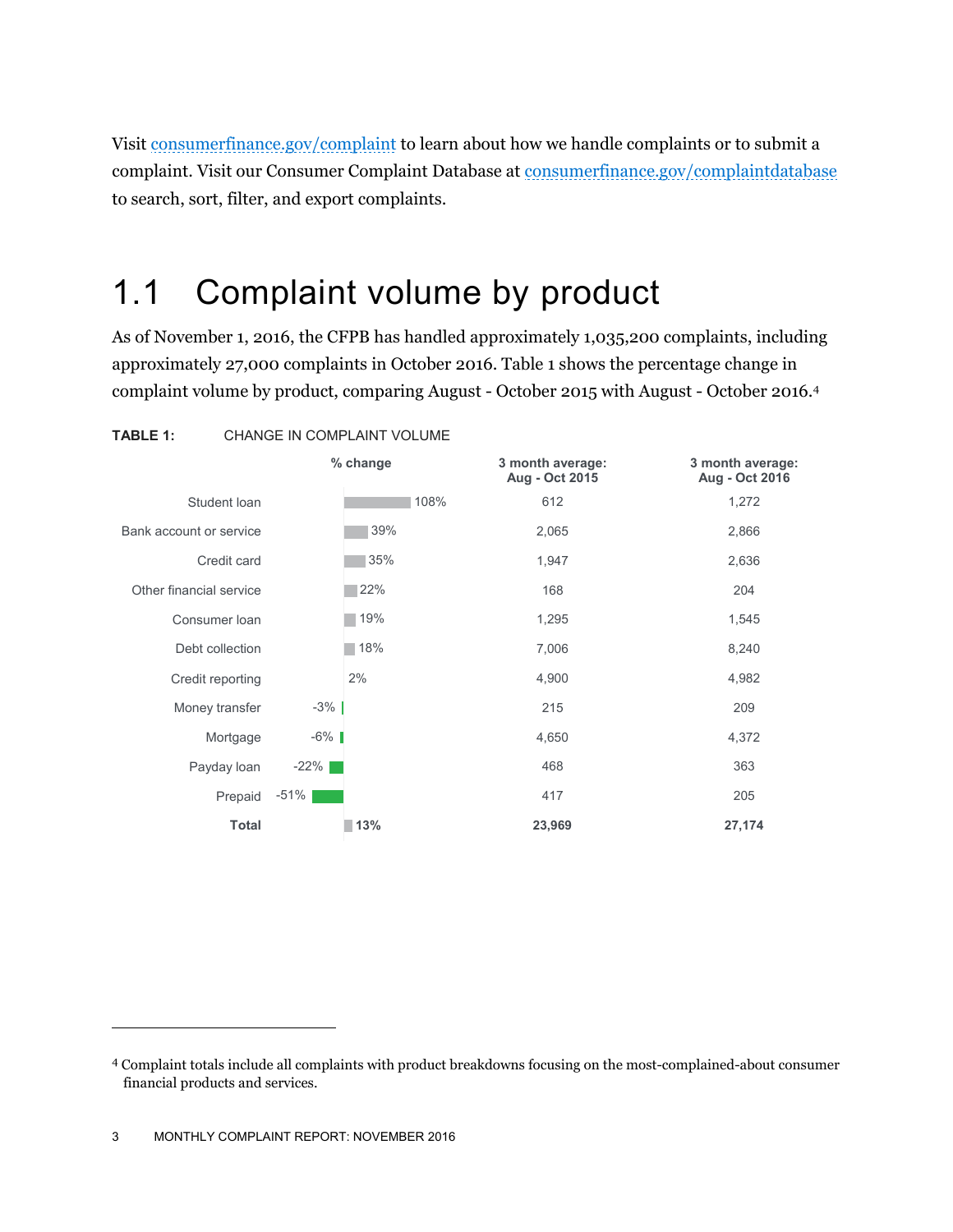- Student loan complaints showed the greatest percentage increase from August October 2015 (612 complaints) to August - October 2016 (1,272 complaints), representing about a 108 percent increase.
- Prepaid complaints showed the greatest percentage decrease from August October 2015 (417 complaints) to August - October 2016 (205 complaints), representing about a 51 percent decline.

Table 2 shows the complaint volume this month by product. The graphic at the end of each row under the heading "Monthly complaints" shows the volume trend from when the CFPB began accepting complaints about that product (green dot) to the current month (blue dot). The monthly average reflects complaints handled per month since we began accepting those complaints.5

-

<sup>5</sup> The CFPB has used a phased-in approach to expand its complaint handling over time to include multiple products and services under its authority. Complaint-handling capacity was expanded as follows: credit card complaints on July 21, 2011, mortgage complaints on December 1, 2011, bank accounts and services, private student loans, and consumer loans on March 1, 2012, credit reporting on October 22, 2012, money transfers on April 4, 2013, debt collection on July 10, 2013, payday loans on November 6, 2013, prepaid cards, credit repair, debt settlement, and pawn and title loans on July 19, 2014, and virtual currency on August 11, 2014. See Table 2. On February 25, 2016, the CFPB updated its student loan intake form to accept complaints about Federal student loan servicing.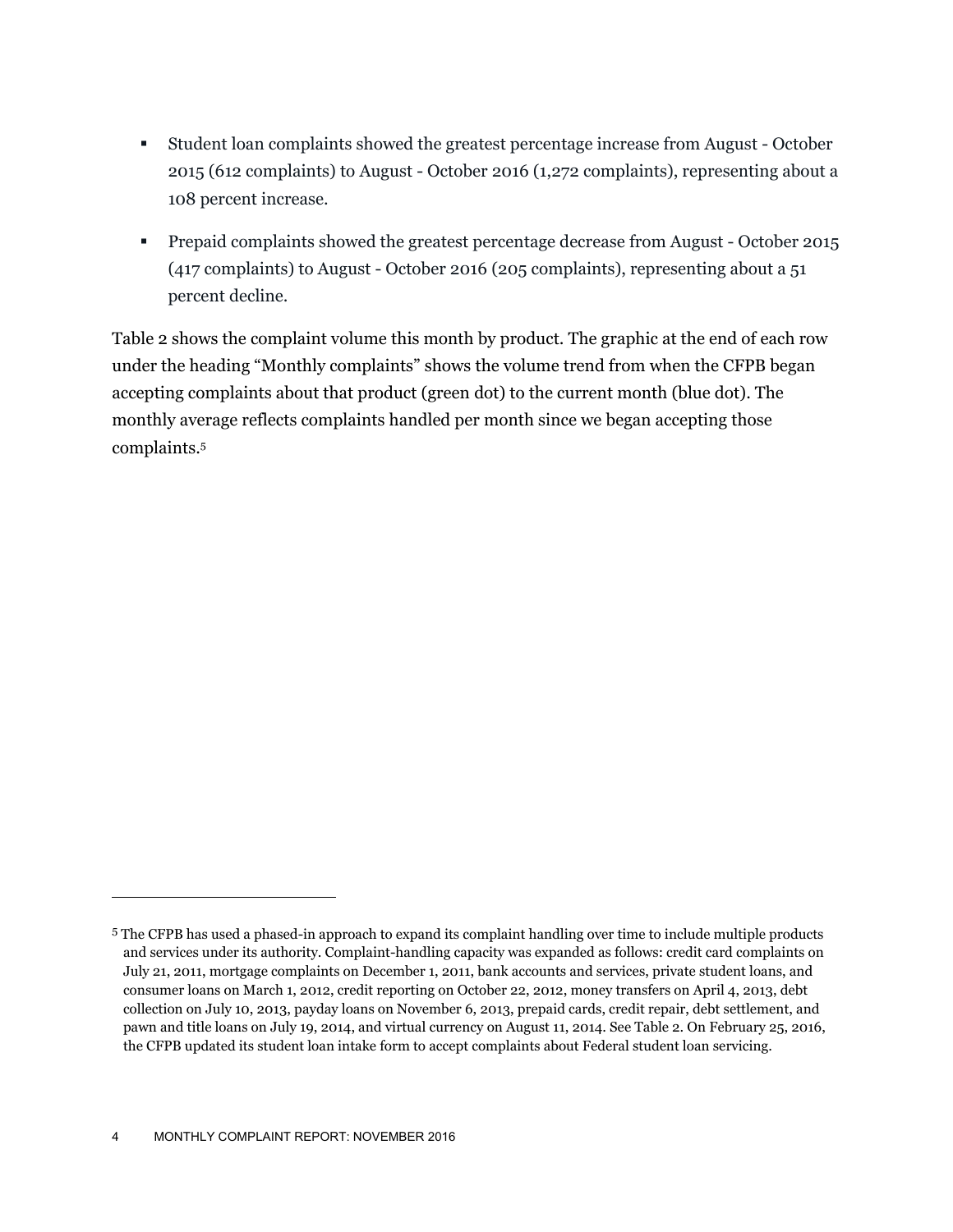| <b>Products</b>         | <b>Complaints</b><br>this month | % change vs<br>last month | <b>Monthly</b><br>average | since launch Total complaints | <b>Monthly</b><br>complaints    |
|-------------------------|---------------------------------|---------------------------|---------------------------|-------------------------------|---------------------------------|
| Debt collection         | 7,749                           | 6%                        | 6,895                     | 279,082                       |                                 |
| Credit reporting        | 5,369                           | 17%                       | 3,536                     | 173,476                       |                                 |
| Mortgage                | 4,357                           | $-3%$                     | 4,210                     | 252,812                       |                                 |
| Bank account or service | 2,857                           | $-8%$                     | 1,785                     | 102,782                       |                                 |
| Credit card             | 2,622                           | $-2%$                     | 1,666                     | 107,094                       |                                 |
| Consumer loan           | 1,613                           | 5%                        | 800                       | 45,682                        |                                 |
| Student loan            | 1,248                           | $-6%$                     | 574                       | 32,679                        |                                 |
| Payday loan             | 337                             | 2%                        | 432                       | 16,014                        |                                 |
| Money transfer          | 191                             | $-8%$                     | 166                       | 7,287                         |                                 |
| Prepaid                 | 182                             | $-4%$                     | 213                       | 6,220                         |                                 |
| Other financial service | 180                             | 4%                        | 155                       | 4,527                         |                                 |
| <b>Total</b>            | 27,010                          | 3%                        | 16,176                    | 1,035,239                     |                                 |
|                         |                                 |                           |                           |                               | 2013<br>2016                    |
|                         |                                 |                           |                           |                               | Product launch month This month |

#### TABLE 2: MONTHLY PRODUCT TRENDS<sup>6</sup>

<sup>6</sup> Gray bars show +/- 1 standard deviation for monthly complaints since we began accepting those complaints. Total complaints column includes 7,584 complaints where no specific consumer financial product was selected by consumers.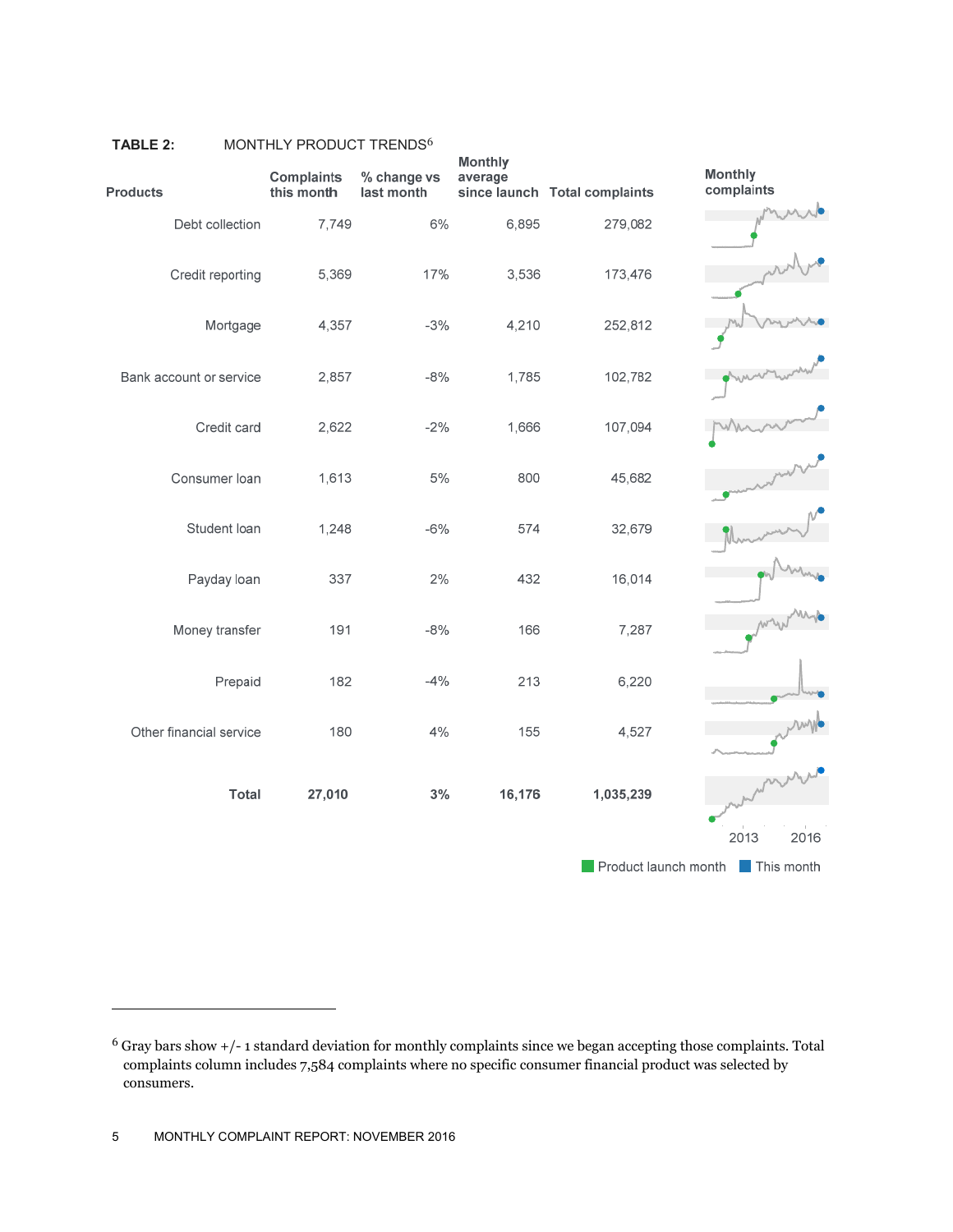- Debt collection complaints represented about 29 percent of complaints submitted in October 2016.
- Credit reporting complaints showed the greatest month-over-month percentage increase (17 percent).
- **Money transfer complaints showed the greatest month-over-month percentage decrease** (-8 percent).
- Debt collection, credit reporting, and mortgage complaints continue to be the top three most-complained-about consumer financial products and services, collectively representing about 65 percent of complaints submitted in October 2016.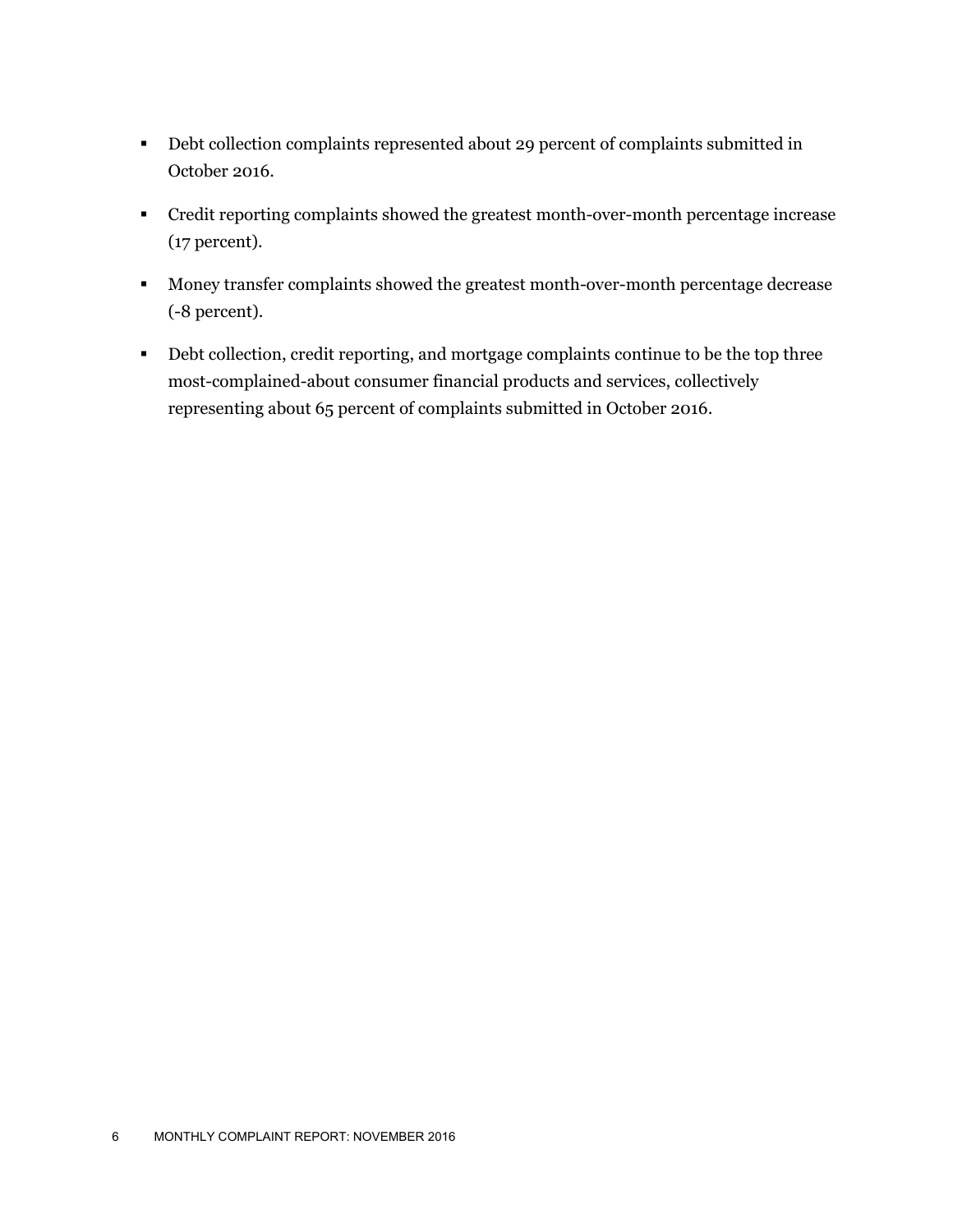### 1.2 Complaint volume by state

| TABLE 3:      |                       | CHANGE IN COMPLAINT VOLUME BY STATE |                                    |                         |                                                |  |  |  |  |  |  |  |
|---------------|-----------------------|-------------------------------------|------------------------------------|-------------------------|------------------------------------------------|--|--|--|--|--|--|--|
|               | % change              | 3 month average:<br>Aug - Oct 2015  | 3 month average:<br>Aug - Oct 2016 | <b>Total complaints</b> | <b>Total complaints per</b><br>100k population |  |  |  |  |  |  |  |
| AK            | 53%                   | 25                                  | 38                                 | 1,356                   | 184                                            |  |  |  |  |  |  |  |
| <b>NM</b>     | $-33%$                | 116                                 | 154                                | 5,481                   | 263                                            |  |  |  |  |  |  |  |
| MO            | 31%                   | 331                                 | 433                                | 14,225                  | 234                                            |  |  |  |  |  |  |  |
| GA            | $-30%$                | 1,058                               | 1,379                              | 43,846                  | 429                                            |  |  |  |  |  |  |  |
| <b>TX</b>     | $\sim$ 30%            | 1,895                               | 2,459                              | 82,325                  | 300                                            |  |  |  |  |  |  |  |
| CO            | 27%                   | 375                                 | 476                                | 17,289                  | 317                                            |  |  |  |  |  |  |  |
| IA            | 25%                   | 110                                 | 138                                | 4,901                   | 157                                            |  |  |  |  |  |  |  |
| IL            | $\sim$ 25%            | 842                                 | 1,056                              | 36,270                  | 282                                            |  |  |  |  |  |  |  |
| DC            | $-25%$                | 124                                 | 155                                | 6,005                   | 893                                            |  |  |  |  |  |  |  |
| $\mathsf{CT}$ | $-21%$                | 248                                 | 300                                | 11,405                  | 318                                            |  |  |  |  |  |  |  |
| LA            | $-21%$                | 276                                 | 333                                | 11,431                  | 245                                            |  |  |  |  |  |  |  |
| <b>NY</b>     | $\sim$ 21%            | 1,489                               | 1,796                              | 66,115                  | 334                                            |  |  |  |  |  |  |  |
| <b>MN</b>     | $-21%$                | 236                                 | 284                                | 11,691                  | 213                                            |  |  |  |  |  |  |  |
| ${\sf ND}$    | $-20%$                | $25\,$                              | 30                                 | 1,026                   | 136                                            |  |  |  |  |  |  |  |
| OK            | $-17%$                | 176                                 | 205                                | 7,710                   | 197                                            |  |  |  |  |  |  |  |
| NC            | $-16%$                | 653                                 | 757                                | 28,373                  | 283                                            |  |  |  |  |  |  |  |
| AZ            | $-15%$                | 566                                 | 651                                | 22,735                  | 333                                            |  |  |  |  |  |  |  |
| FL            | 14%                   | 2,309                               | 2,641                              | 100,095                 | 494                                            |  |  |  |  |  |  |  |
| MA            | $-14%$                | 404                                 | 460                                | 18,921                  | 278                                            |  |  |  |  |  |  |  |
| <b>NH</b>     | 13%                   | 85                                  | 96                                 | 4,559                   | 343                                            |  |  |  |  |  |  |  |
| NJ            | 12%                   | 876                                 | 978                                | 38,936                  | 435                                            |  |  |  |  |  |  |  |
| IN            | $11\%$                | 288                                 | 320                                | 12,179                  | 184                                            |  |  |  |  |  |  |  |
| DE            | $11\%$                | 117                                 | 130                                | 5,282                   | 558                                            |  |  |  |  |  |  |  |
| PA            | 10%                   | 863                                 | 950                                | 36,706                  | 287                                            |  |  |  |  |  |  |  |
| VA            | 10%                   | 747                                 | 818                                | 32,274                  | 385                                            |  |  |  |  |  |  |  |
| MT            | $\blacksquare$ 9%     | 42                                  | 46                                 | 1,833                   | 177                                            |  |  |  |  |  |  |  |
| MD            | 8%                    | 698                                 | 756                                | 31,270                  | 521                                            |  |  |  |  |  |  |  |
| CA            | 8%                    | 3,289                               | 3,554                              | 142,386                 | 364                                            |  |  |  |  |  |  |  |
| <b>AL</b>     | 8%                    | 303                                 | 327                                | 11,516                  | 237                                            |  |  |  |  |  |  |  |
| SC            | $\blacksquare 6\%$    | 343                                 | 365                                | 13,800                  | 282                                            |  |  |  |  |  |  |  |
| <b>TN</b>     | $\blacksquare 6\%$    | 429                                 | 453                                | 16,979                  | 257                                            |  |  |  |  |  |  |  |
| H             | $\blacksquare 5\%$    | 79                                  | 83                                 | 3,694                   | 258                                            |  |  |  |  |  |  |  |
| <b>OR</b>     | 15%                   | 280                                 | 294                                | 11,885                  | 295                                            |  |  |  |  |  |  |  |
| UT            | $\mathbb{I}$ 4%       | 152                                 | 158                                | 5,970                   | 199                                            |  |  |  |  |  |  |  |
| SD            | 13%                   | 41                                  | 43                                 | 1,565                   | 182                                            |  |  |  |  |  |  |  |
| KS            | $13\%$                | 132                                 | 136                                | 5,645                   | 194                                            |  |  |  |  |  |  |  |
| <b>NV</b>     | $13%$                 | 380                                 | 390                                | 12,872                  | 445                                            |  |  |  |  |  |  |  |
| <b>WA</b>     | $13%$                 | 516                                 | 530                                | 20,983                  | 293                                            |  |  |  |  |  |  |  |
| OH            | 0.8%                  | 751                                 | 758                                | 31,650                  | 273                                            |  |  |  |  |  |  |  |
| <b>NE</b>     | 0.7%                  | 92                                  | 93                                 | 3,549                   | 187                                            |  |  |  |  |  |  |  |
| WV            | $-2\%$                | 75                                  | 74                                 | 2,935                   | 159                                            |  |  |  |  |  |  |  |
| MI            | $-2\%$ 1              | 583                                 | 571                                | 26,258                  | 265                                            |  |  |  |  |  |  |  |
| AR            | $-5\%$ 1              | 130                                 | 124                                | 4,816                   | 162                                            |  |  |  |  |  |  |  |
| <b>WY</b>     | $-6\%$ $\blacksquare$ | 27                                  | 25                                 | 1,115                   | 190                                            |  |  |  |  |  |  |  |
| <b>MS</b>     | $-6\%$                | 162                                 | 152                                | 5,472                   | 183                                            |  |  |  |  |  |  |  |
| WI            | $-7\%$                | 284                                 | 265                                | 11,961                  | 207                                            |  |  |  |  |  |  |  |
| KY            | $-9\%$                | 221                                 | 200                                | 8,259                   | 187                                            |  |  |  |  |  |  |  |
|               | $VT -14\%$            | 41                                  | 35                                 | 1,663                   | 266                                            |  |  |  |  |  |  |  |
|               | $ID -15\%$            | 104                                 | 89                                 | 3,846                   | 232                                            |  |  |  |  |  |  |  |
|               | RI -18%               | 75                                  | 61                                 | 3,274                   | 310                                            |  |  |  |  |  |  |  |
|               | ME -19%               | 77                                  | 62                                 | 3,396                   | 255                                            |  |  |  |  |  |  |  |
|               |                       |                                     |                                    |                         |                                                |  |  |  |  |  |  |  |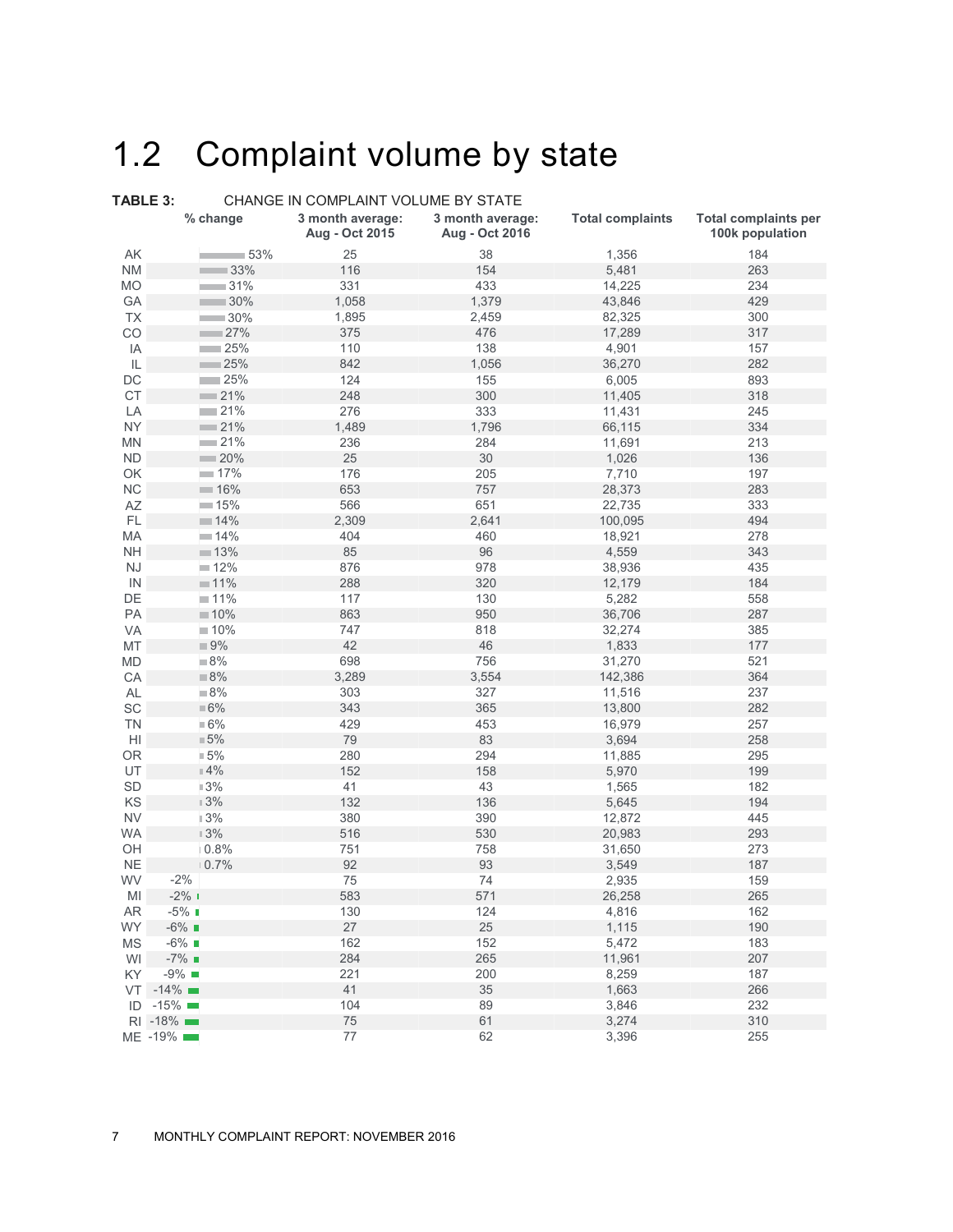- Alaska (53 percent), New Mexico (33 percent), and Missouri (31 percent) experienced the greatest complaint volume percentage increase from August - October 2015 to August - October 2016.
- Maine (-19 percent), Rhode Island (-18 percent), and Idaho (-15 percent) experienced the greatest complaint volume percentage decrease from August - October 2015 to August - October 2016.7
- Of the five most populated states, Texas (30 percent) experienced the greatest complaint volume percentage increase and California (8 percent) experienced the least complaint volume percentage increase from August - October 2015 to August - October 2016.

<u>.</u>

<sup>7</sup> Complaints per 100k population are defined as cumulative complaints divided by Census estimated 2015 population. Census population data source: http://www.census.gov/popest/data/state/totals/2015/index.html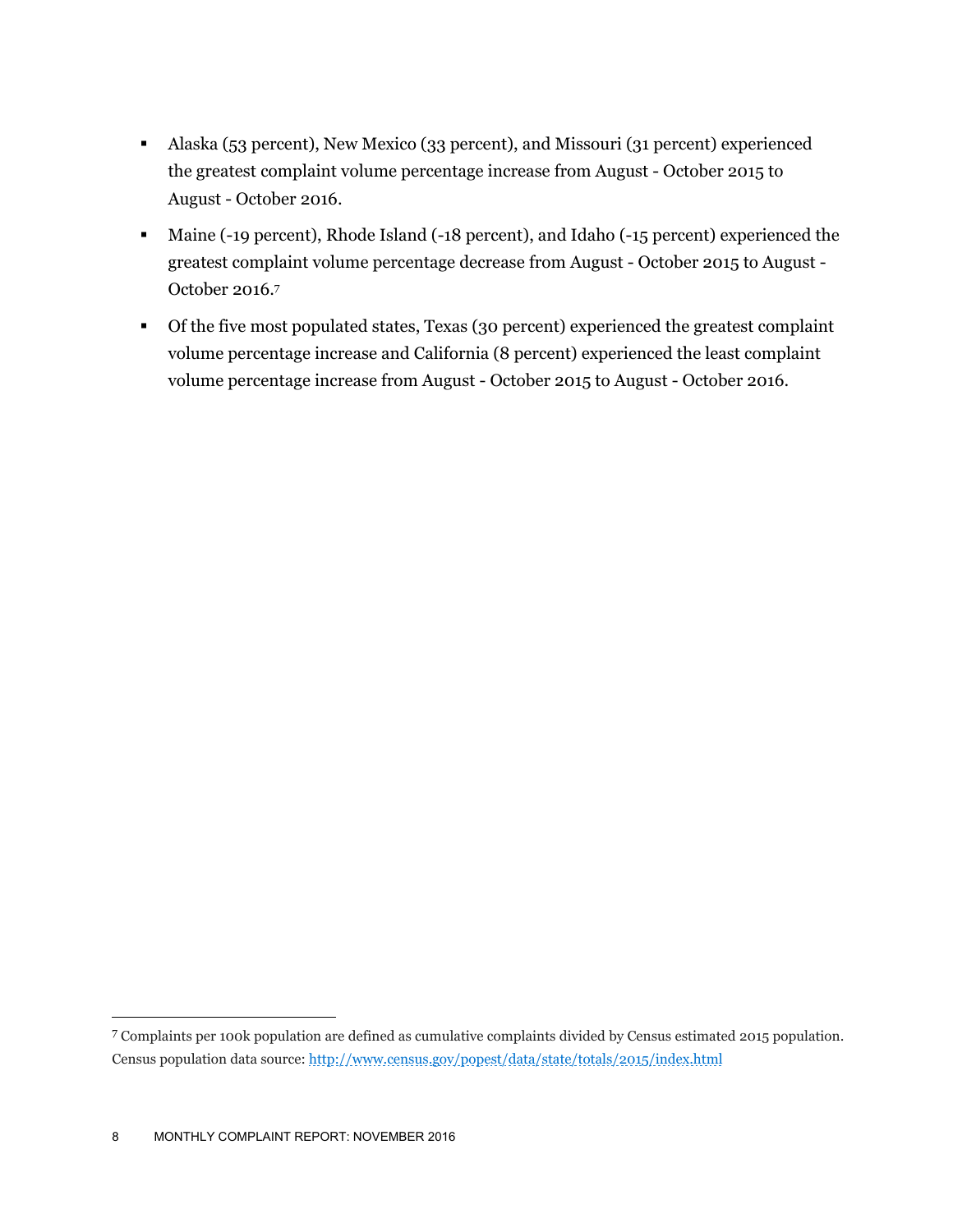### 1.3 Complaint volume by company

Complaint data in this section lags other complaint data by two months to reflect the 60 days companies have to respond to complaints, confirming a commercial relationship with the consumer. Figure 1 and Table 4 show the top 10 most-complained-about companies for June - August 2016. Figure 1 also shows which products consumers complained about for each company. The "Other" category includes consumer loans, student loans, money transfers, payday loans, prepaid cards, and other financial service complaints. Complaints sent to these companies account for 50 percent of all complaints sent to companies over this period. Company-level information should be considered in context of company size and/or market share.



**FIGURE 1:** TOP 10 MOST-COMPLAINED-ABOUT COMPANIES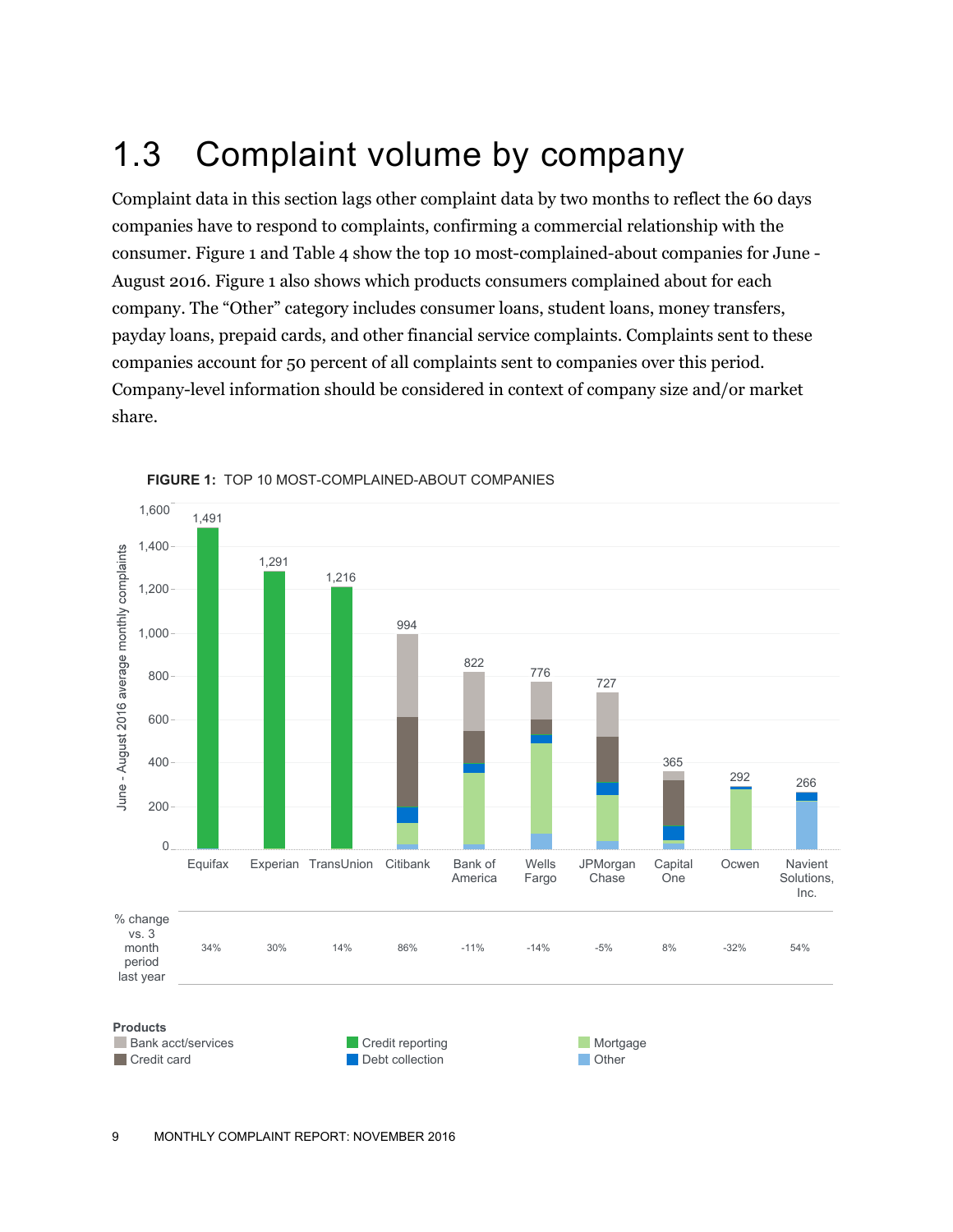| <b>Company</b>             | 3 month average:<br><b>June - August</b><br>2016 | % change vs. 3<br>month period last<br>year | <b>Monthly</b><br>average <sup>9</sup> | <b>Total</b><br>complaints |
|----------------------------|--------------------------------------------------|---------------------------------------------|----------------------------------------|----------------------------|
| Equifax                    | 1,491                                            | 34%                                         | 813                                    | 38,210                     |
| Experian                   | 1,291                                            | 30%                                         | 778                                    | 36,570                     |
| TransUnion                 | 1,216                                            | 14%                                         | 652                                    | 30,665                     |
| Citibank                   | 994                                              | 86%                                         | 520                                    | 29,620                     |
| <b>Bank of America</b>     | 822                                              | $-11%$                                      | 1,047                                  | 59,673                     |
| Wells Fargo                | 776                                              | $-14%$                                      | 799                                    | 45,556                     |
| JPMorgan Chase             | 727                                              | $-5%$                                       | 652                                    | 37,161                     |
| Capital One                | 365                                              | 8%                                          | 302                                    | 17,215                     |
| Ocwen                      | 292                                              | $-32%$                                      | 392                                    | 22,349                     |
| Navient Solutions,<br>Inc. | 266                                              | 54%                                         | 178                                    | 9,625                      |

#### TABLE 4: TOP 10 MOST-COMPLAINED-ABOUT COMPANIES<sup>8</sup>

- By average monthly complaint volume, Equifax (1,491), Experian (1,291), and TransUnion (1,216) were the most-complained-about companies for June - August 2016.
- Citibank experienced the greatest percentage increase in average monthly complaint volume (86 percent) from June - August 2015 to June - August 2016.
- Ocwen experienced the greatest percentage decrease in average monthly complaint volume (-32 percent) from June - August 2015 to June - August 2016.

-

<sup>8</sup> On February 25, 2016, the CFPB updated its student loan intake form to accept complaints about Federal student loan servicing.

<sup>9</sup> Monthly average calculated from the month the CFPB first handled complaints for the company. Total complaints represent cumulative complaints sent to companies through August 2016.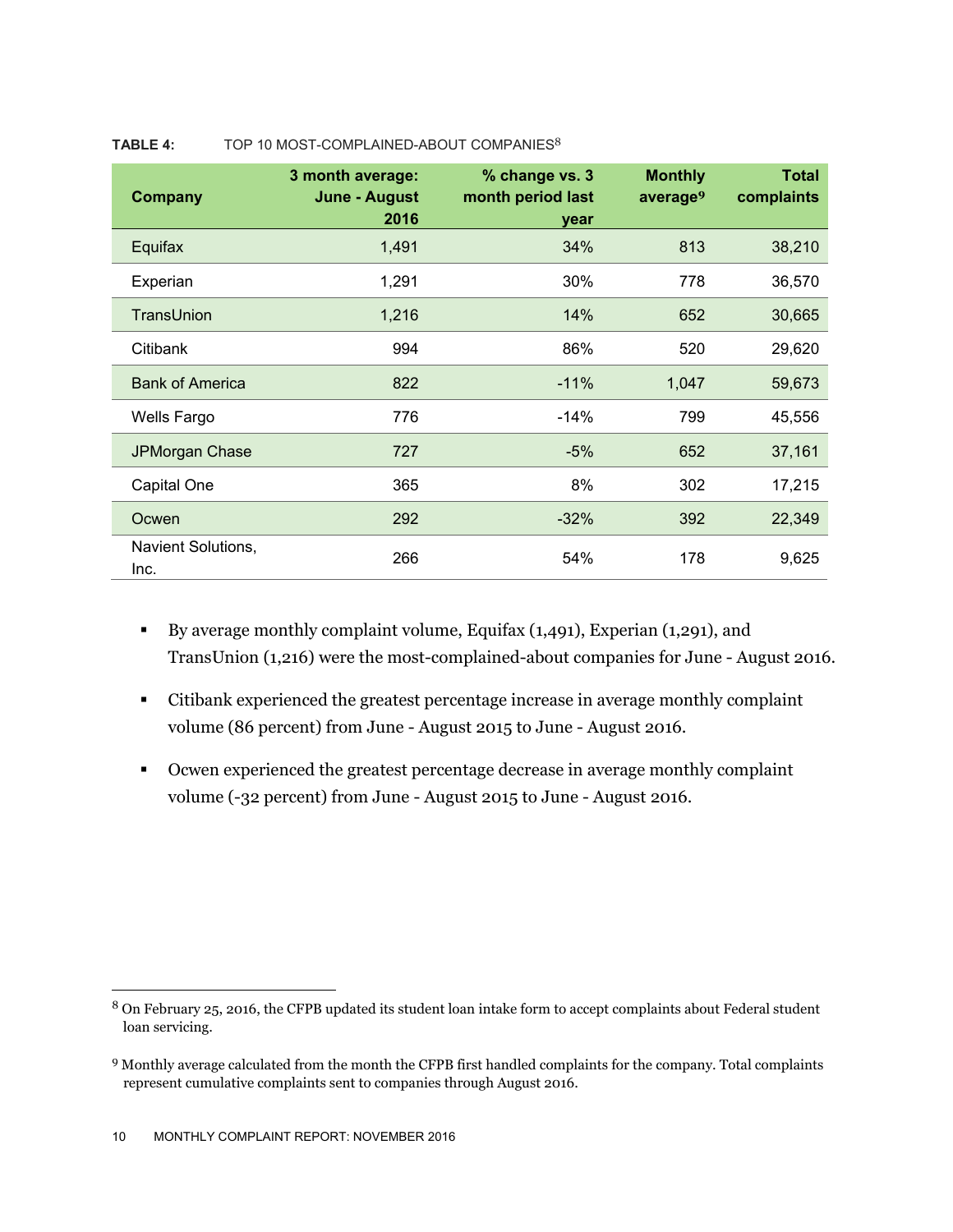## 2. Product spotlight: Other financial service

The CFPB has handled approximately 4,500 other financial service complaints since July 21, 2011.

#### 2.1 Other financial service complaints by type

Figures 2 and 3 show the types of other financial service complaints consumers submitted as a percentage of all other financial service complaints handled. The most common type of other financial service complaints consumers complain about is debt settlement (50 percent). The most common issues identified by consumers are problems with fraud or scam (51 percent) and customer service or customer relations (18 percent).



**FIGURE 2:** TYPES OF OTHER FINANCIAL SERVICES CONSUMERS COMPLAIN ABOUT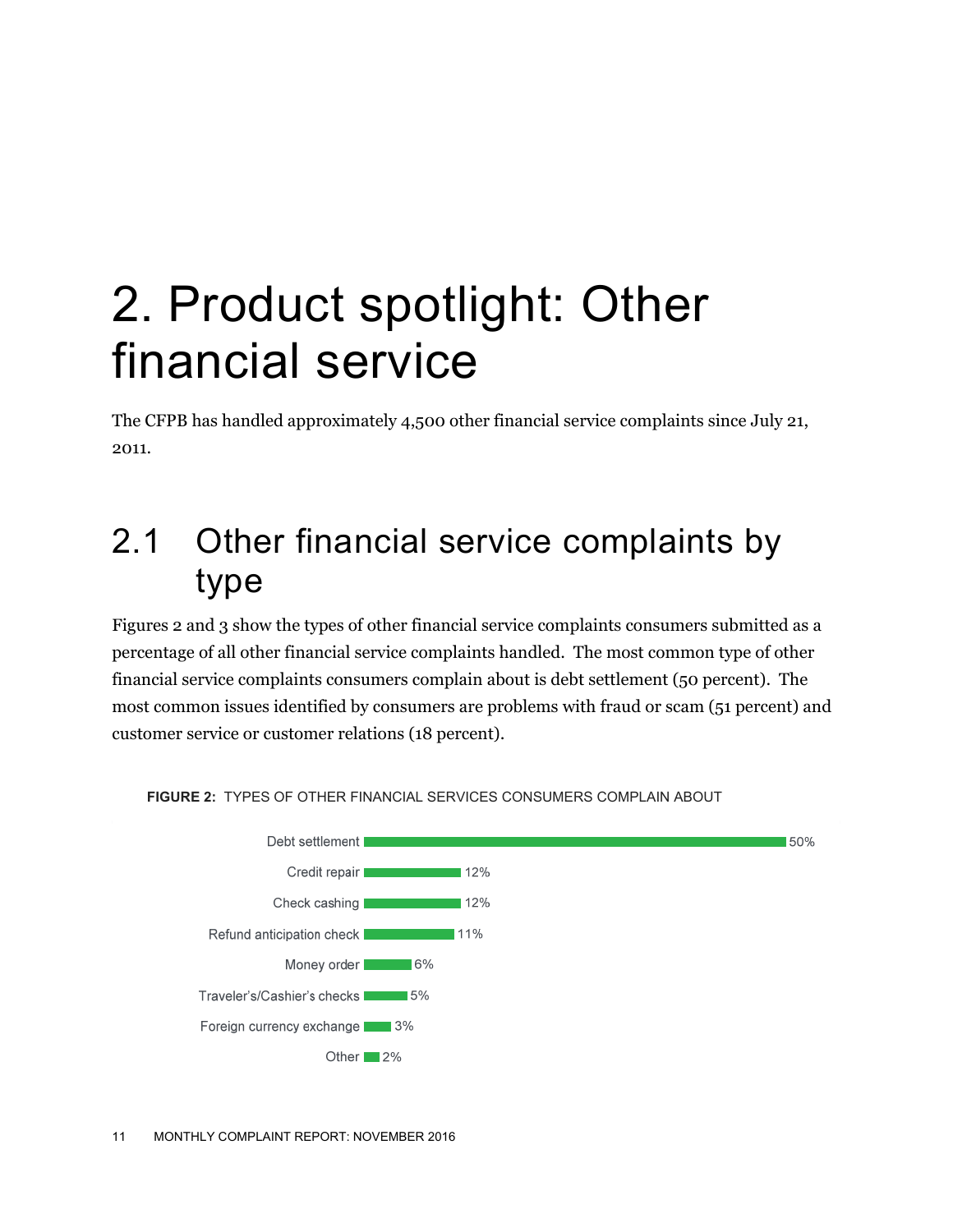#### **FIGURE 3:** TYPES OF OTHER FINANCIAL SERVICE COMPLAINTS REPORTED BY CONSUMERS



- A majority of other financial service complaints involved fraud or scam as the consumer's primary issue. These complaints involved consumers seeking to settle or consolidate outstanding debts—often student loans—with creditors.
- Consumers reported making good faith payments to debt relief companies to pay off existing debt to creditors. Some consumers stated the payments were never forwarded to their creditors and they are now facing lawsuits for accounts they presumed were paid.
- Some debt relief companies required upfront fees to be paid by consumers prior to being accepted as clients. Consumers stated that after paying the fees they often encountered little to no communication from the companies on the status of the accounts to be settled. Some consumers reported the accounts were often settled for much less than the amount stated to them by the debt relief company and that they met resistance when trying to obtain a refund for the difference.
- Many consumers that sought to consolidate student loans reported some companies advertised being affiliated with the federal government or acting as a third-party vendor to federal student loan servicers. The consumers complained of being defrauded or scammed out of upfront fees with no relief provided on their existing student loan debt.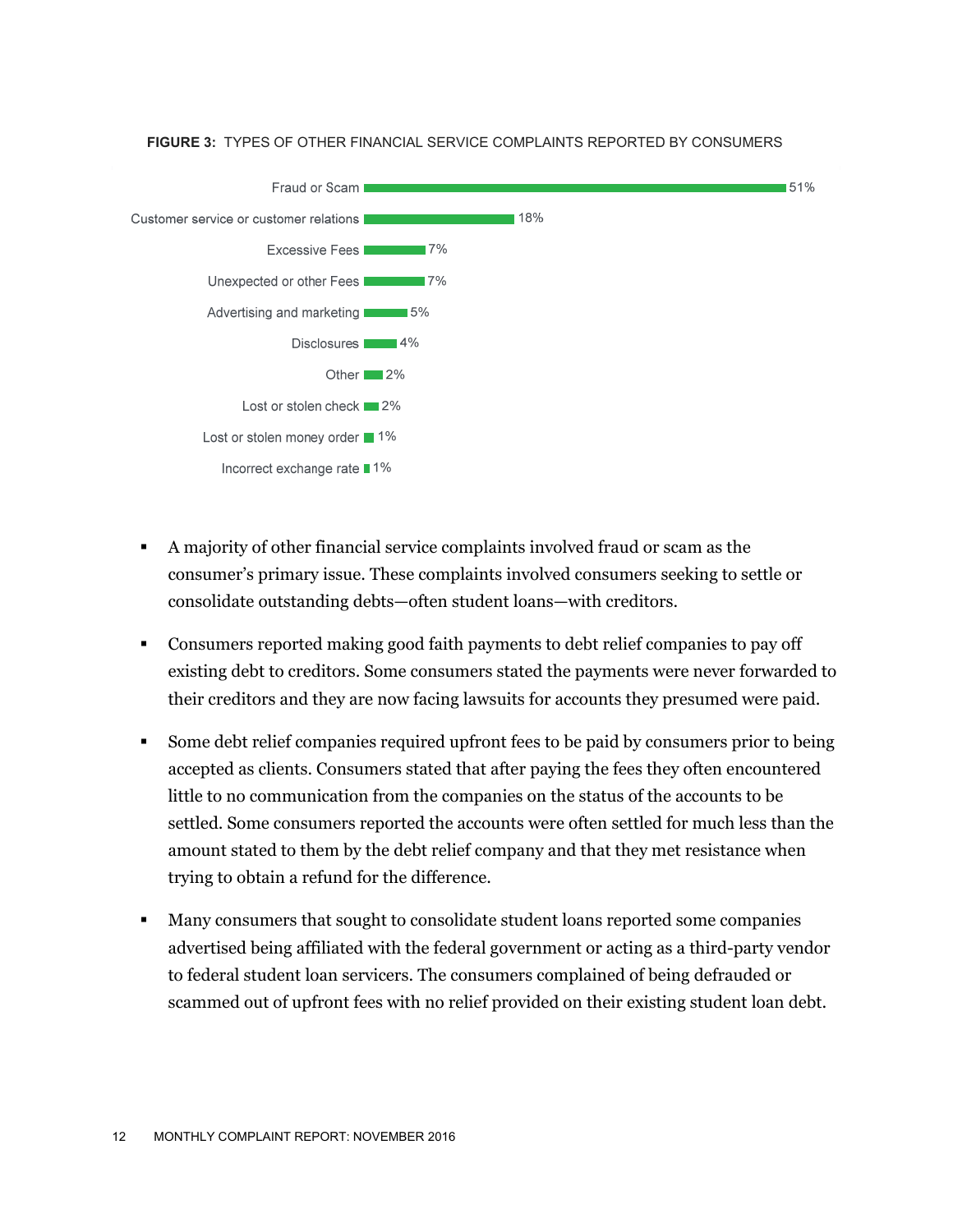- Consumers looking to repair their credit expressed concerns of being scammed by credit repair companies after no relief was provided and requests for reimbursement went unacknowledged.
- Consumers complained of problems when attempting to redeem money orders, including purchased money orders being returned as invalid and fraudulent. These consumers report delays in the error resolution process that often resulted in no reimbursement for the value of the money order or the fee paid at the time of purchase.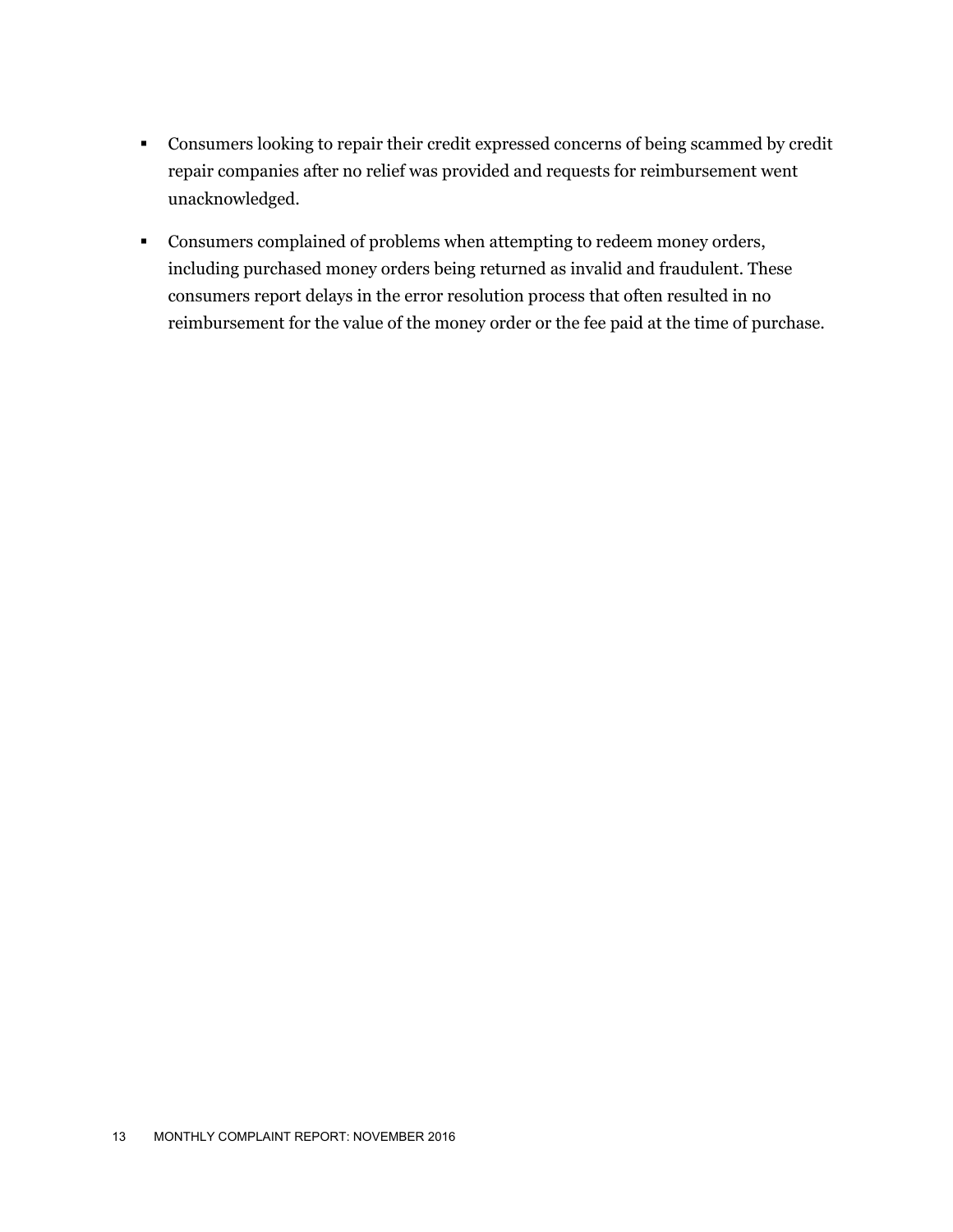#### 2.2 Other financial service complaints by state

Table 5 shows the other financial service complaint volume percentage change by state.<sup>10</sup> Some of the highlights include:

- Washington, D.C. (450 percent), New Jersey (321 percent), and Georgia (170 percent) experienced the greatest percentage increase in other financial service complaints from August - October 2015 to August - October 2016.
- Vermont (-100 percent), South Dakota (-100 percent), Maine (-100 percent), and Idaho (-100 percent) experienced the greatest percentage decrease in other financial service complaints from August - October 2015 to August - October 2016.
- Of the five most populated states, Florida (80 percent) experienced the greatest percentage increase and Illinois (-56 percent) experienced the greatest percentage decrease in other financial service complaints from August - October 2015 to August - October 2016.

-

<sup>&</sup>lt;sup>10</sup> Three-month averages are rounded, and percentage changes are based on non-rounded averages.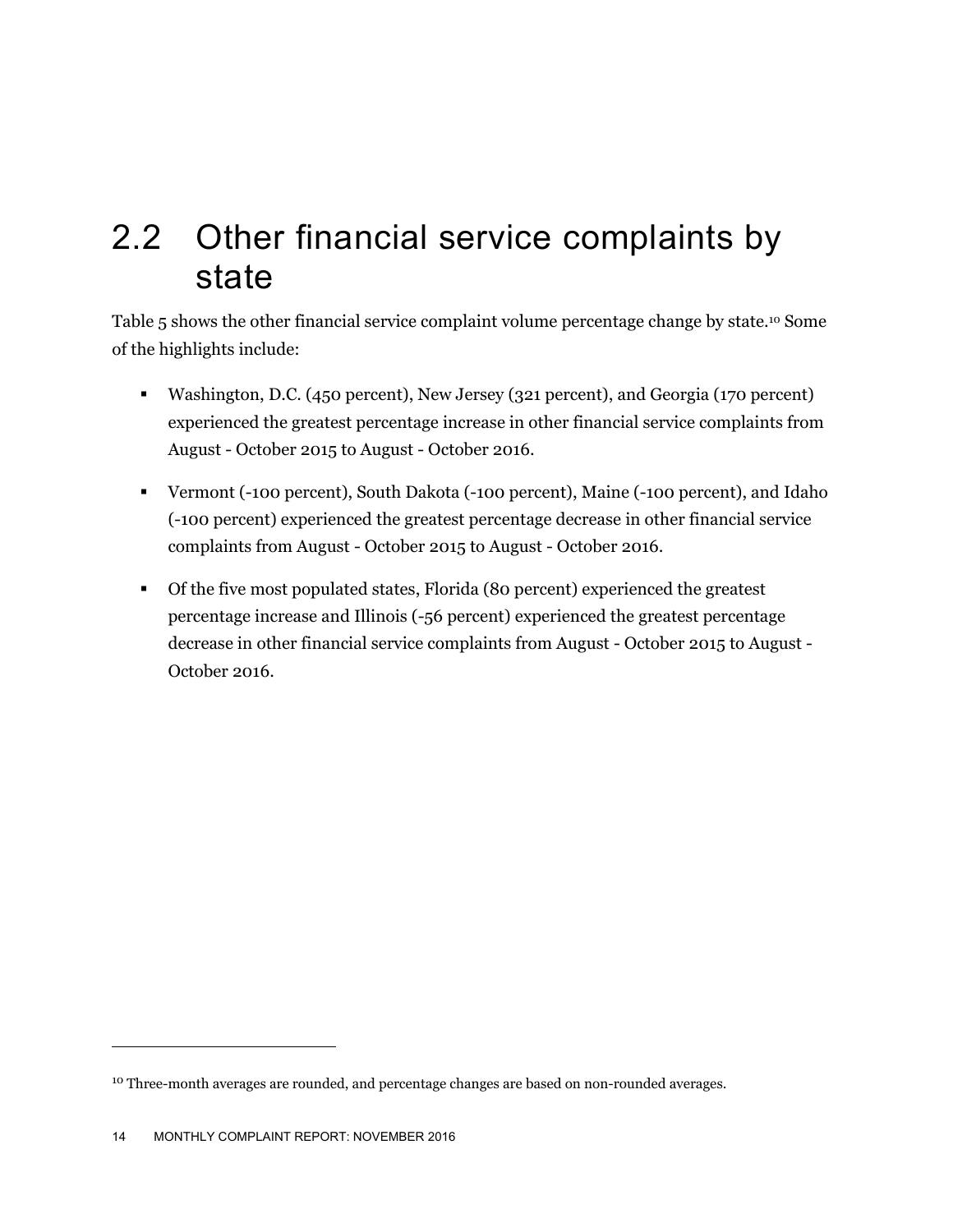#### **TABLE 5:** OTHER FINANCIAL SERVICE COMPLAINT VOLUME PERCENT CHANGE BY STATE

|                      | % change              | 3 month average:<br>Aug - Oct 2015 | 3 month average:<br>Aug - Oct 2016 | <b>Total complaints</b> | <b>Complaints per 100k</b><br>population |
|----------------------|-----------------------|------------------------------------|------------------------------------|-------------------------|------------------------------------------|
| DC                   | $-450%$               | 0.7                                | 3.7                                | 52                      | 7.7                                      |
| NJ                   | 321%<br><b>Tara</b>   | 6.3                                | 26.7                               | 220                     | 2.5                                      |
| GA                   | 170%                  | 3.3                                | $9.0\,$                            | 143                     | 1.4                                      |
| IN                   | 120%                  | 1.7                                | 3.7                                | 66                      | 1.0                                      |
| CO                   | $100\%$               | 1.7                                | 3.3                                | 71                      | 1.3                                      |
| <b>NE</b>            | $\blacksquare$ 100%   | 0.3                                | 0.7                                | 20                      | 1.1                                      |
| R <sub>l</sub>       | $= 100\%$             | 0.3                                | 0.7                                | 19                      | 1.8                                      |
| FL                   | $\blacksquare$ 80%    | 10.0                               | 18.0                               | 328                     | 1.6                                      |
| <b>AL</b>            | ■ 63%                 | 2.7                                | 4.3                                | 65                      | 1.3                                      |
| VA                   | ■47%                  | $5.0$                              | 7.3                                | 159                     | 1.9                                      |
| SC                   | ■40%                  | 1.7                                | 2.3                                | 48                      | 1.0                                      |
| LA                   | ■ 38%                 | 2.7                                | 3.7                                | 50                      | 1.1                                      |
| KS                   | ■ 33%                 | 1.0                                | 1.3                                | 23                      | 0.8                                      |
| MN                   | $\mid$ 25%            | $1.3$                              | 1.7                                | 57                      | 1.0                                      |
| CA                   | 122%                  | 21.0                               | 25.7                               | 543                     | 1.4                                      |
| PA                   | 122%                  | $6.0\,$                            | 7.3                                | 183                     | 1.4                                      |
| <b>NV</b>            | 20%                   | 1.7                                | 2.0                                | 39                      | 1.3                                      |
| OH                   | 17%                   | $5.0$                              | 5.3                                | 125                     | 1.1                                      |
| <b>NY</b>            | 3%                    | 13.0                               | 13.3                               | 336                     | 1.7                                      |
| DE                   | 10.0%                 | 2.0                                | 2.0                                | 29                      | 3.1                                      |
| HI                   | 10.0%                 | 0.7                                | 0.7                                | 14                      | 1.0                                      |
| MS                   | 10.0%                 | $1.0$                              | 1.0                                | 23                      | 0.8                                      |
| MT                   | 10.0%                 | 0.3                                | 0.3                                | 8                       | 0.8                                      |
| <b>ND</b>            | 10.0%                 | 0.3                                | $0.3\,$                            | $\,8\,$                 | 1.1                                      |
| OK                   | 10.0%                 | 1.0                                | 1.0                                | 27                      | 0.7                                      |
| <b>WA</b>            | 10.0%                 | 3.0                                | 3.0                                | 87                      | 1.2                                      |
| <b>WY</b>            | 10.0%                 | 0.3                                | 0.3                                | $\overline{7}$          | 1.2                                      |
| AK                   | N/A                   | $0.0$                              | $0.0\,$                            | $\overline{7}$          | 0.9                                      |
| <b>NH</b>            | IN/A                  | $0.0$                              | 1.3                                | 18                      | 1.4                                      |
| ΝM                   | IN/A                  | $0.0$                              | 1.3                                | 25                      | 1.2                                      |
| ΤN                   | $-8\%$ 1              | 4.0                                | 3.7                                | 85                      | 1.3                                      |
| MI                   | $-14%$ 1              | 4.7                                | 4.0                                | 123                     | 1.2                                      |
|                      | $-14%$ I              | 4.7                                | 4.0                                | 134                     | 1.3                                      |
| NС<br>C <sub>T</sub> | $-17\%$               | 2.0                                | 1.7                                | 61                      | 1.7                                      |
| <b>TX</b>            | $-19%$ 1              | 12.3                               | 10.0                               | 280                     | $1.0$                                    |
| <b>AR</b>            | $-25\%$               | 1.3                                | 1.0                                | 23                      |                                          |
|                      | $-25%$ $\blacksquare$ |                                    | 1.0                                | 40                      | $0.8\,$<br>1.3                           |
| IA                   | $-29\%$               | 1.3<br>4.7                         | 3.3                                | 69                      | 1.1                                      |
| <b>MO</b>            | $-35\%$               |                                    |                                    |                         |                                          |
| <b>MD</b>            |                       | 6.7                                | 4.3                                | 140                     | 2.3                                      |
| МA                   | $-45\%$<br>$-50\%$    | 3.7                                | $2.0$                              | 102                     | $1.5$                                    |
| <b>AZ</b>            |                       | 3.3                                | 1.7                                | 68                      | $1.0$                                    |
| IL                   | $-56\%$               | 5.3                                | 2.3                                | 119                     | 0.9                                      |
| WI                   | $-64\%$               | 3.7                                | 1.3                                | 46                      | 0.8                                      |
| KY I                 | $-67\%$               | 2.0                                | 0.7                                | 37                      | 0.8                                      |
| WV                   | $-67\%$               | 1.0                                | 0.3                                | 35                      | 1.9                                      |
|                      | OR -70% ■             | 3.3                                | $1.0$                              | 62                      | $1.5$                                    |
|                      | UT -75%               | 1.3                                | 0.3                                | 20                      | 0.7                                      |
|                      | ID-100%               | 1.3                                | $0.0$                              | $\,$ 5 $\,$             | 0.3                                      |
|                      | ME-100%               | 0.7                                | 0.0                                | 17                      | 1.3                                      |
|                      | SD-100%               | 0.7                                | 0.0                                | $10$                    | 1.2                                      |
|                      | VT-100%               | 0.3                                | $0.0\,$                            | 6                       | $1.0$                                    |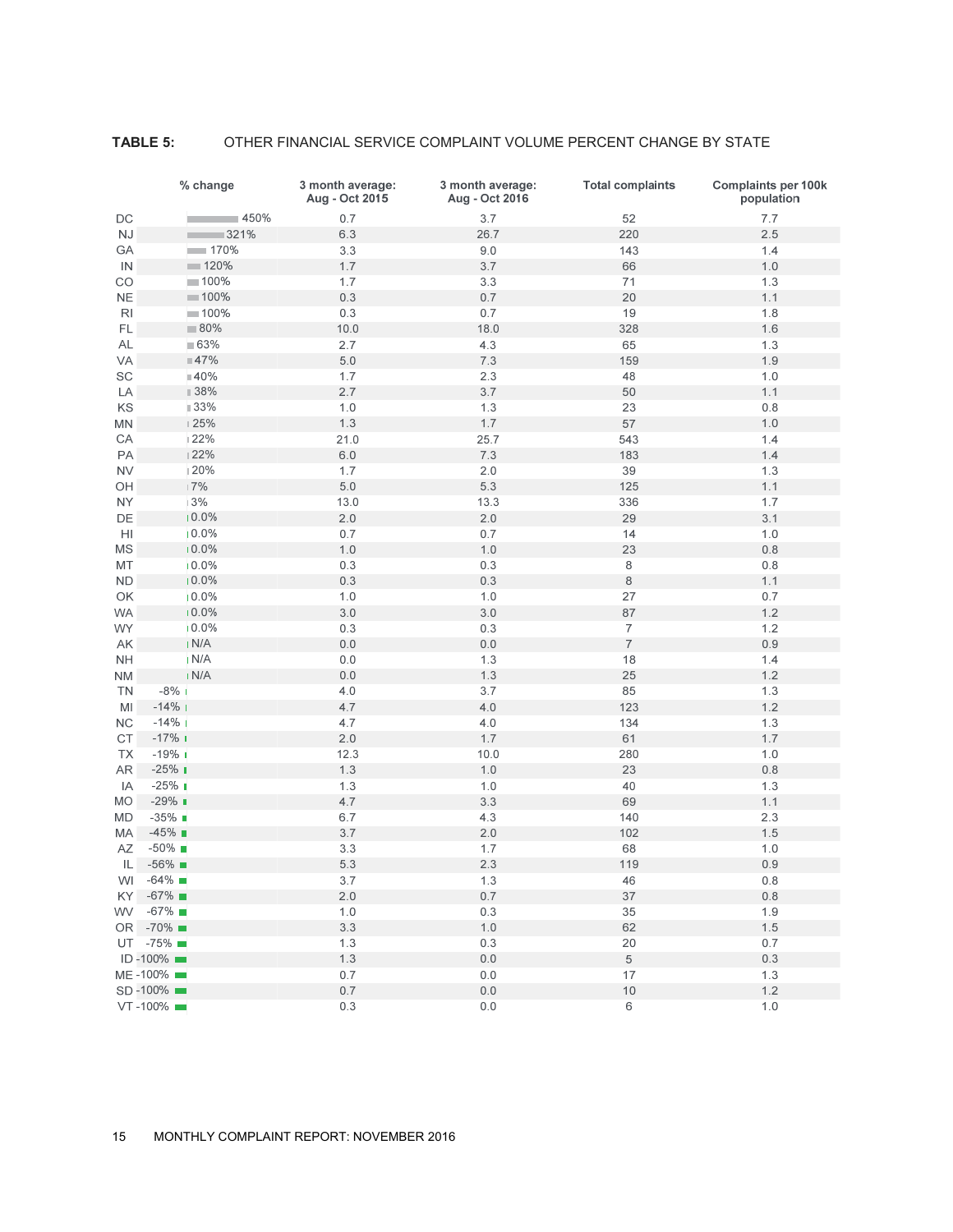### 2.3 Other financial service complaints by company

Each month, this section highlights the most-complained-about companies to which we sent complaints.

Companies are expected to respond to complaints sent to them within 15 days. If a complaint cannot be closed within 15 days, the company may indicate that its work on the complaint is "In progress" and provide a final response within 60 days. Company responses provided outside of those windows are considered untimely.

The most-complained-about companies highlighted in Table 6 received about 50 percent of all other financial service complaints sent to companies for response in June - August 2016. This section highlights those complaints. Company-level information should be considered in context of company size and/or market share.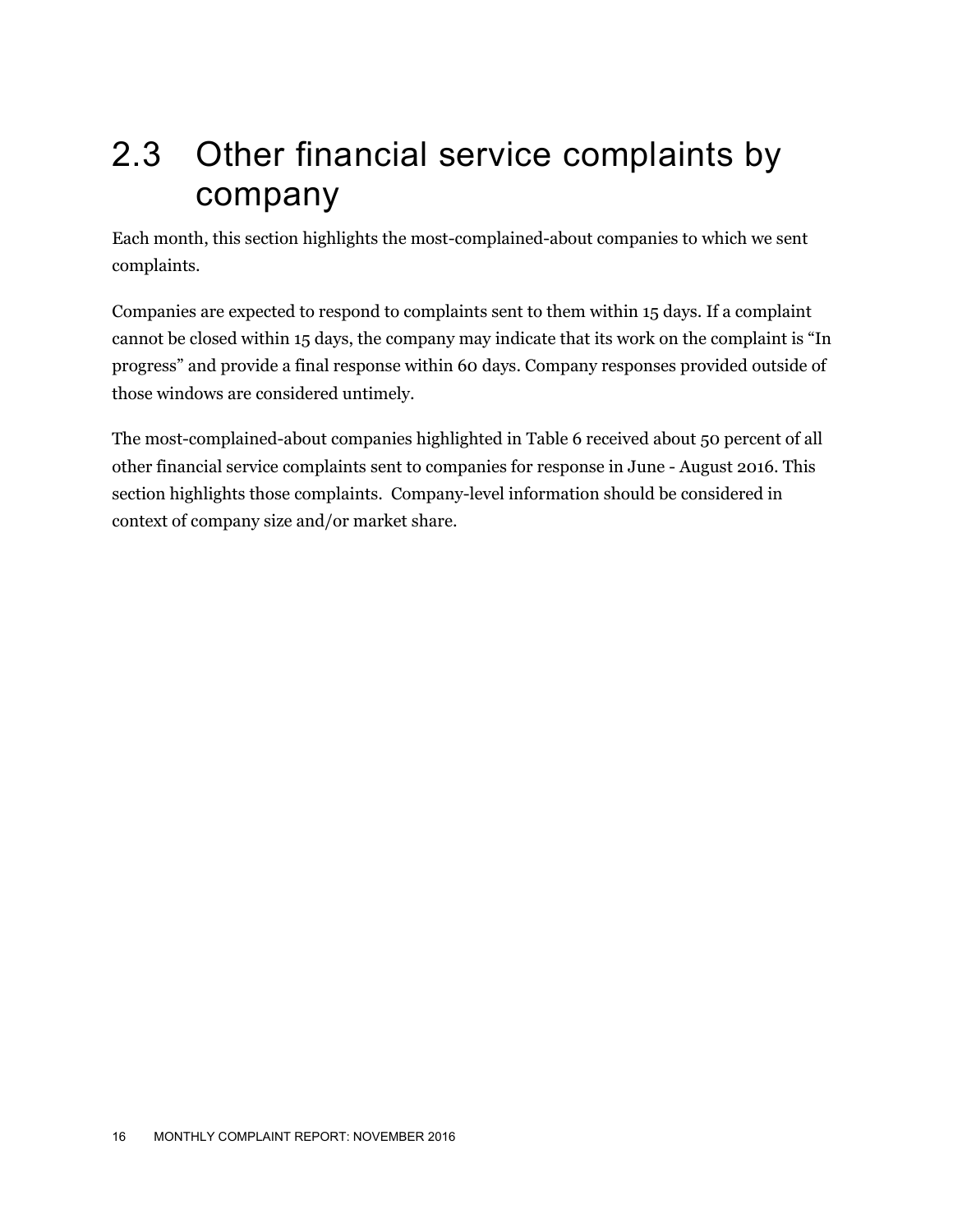| <b>Company</b>                          | 3 month average:<br><b>Jun - Aug 2016</b> | % change vs. 3<br>month period last<br>year | 3 month average %<br>untimely:<br><b>Jun - Aug 2016</b> |
|-----------------------------------------|-------------------------------------------|---------------------------------------------|---------------------------------------------------------|
| JPay Inc.                               | 5.3                                       | <b>NA</b>                                   | $0\%$                                                   |
| Global Tel*Link<br>Corporation          | 2.3                                       | NA.                                         | $0\%$                                                   |
| JPMorgan Chase                          | 2.3                                       | $-22%$                                      | 0%                                                      |
| <b>Bank of America</b>                  | 2.0                                       | $-14\%$                                     | $0\%$                                                   |
| <b>Capital One</b>                      | 1.7                                       | <b>NA</b>                                   | $0\%$                                                   |
| <b>Global Client Solutions</b>          | 1.7                                       | $-29%$                                      | $0\%$                                                   |
| <b>Citibank</b>                         | 1.3                                       | $-20%$                                      | $0\%$                                                   |
| <b>Wells Fargo</b>                      | 1.3                                       | $-43%$                                      | $0\%$                                                   |
| John C. Heath,<br>Attorney at Law, PLLC | 1.0                                       | $-25%$                                      | $0\%$                                                   |
| MoneyGram                               | 1.0                                       | $-25%$                                      | $0\%$                                                   |

#### **TABLE 6:** MOST-COMPLAINED-ABOUT COMPANIES FOR OTHER FINANCIAL SERVICE<sup>11</sup>

- Of these companies, Bank of America saw the least percentage decrease in other financial service complaints (-14 percent) from June - August 2015 to June - August 2016.
- Of these companies, Wells Fargo saw the greatest percentage decrease in other financial service complaints (-43 percent) during the same period.

<sup>&</sup>lt;sup>11</sup> Three-month averages are rounded, and percentage changes are based on non-rounded averages.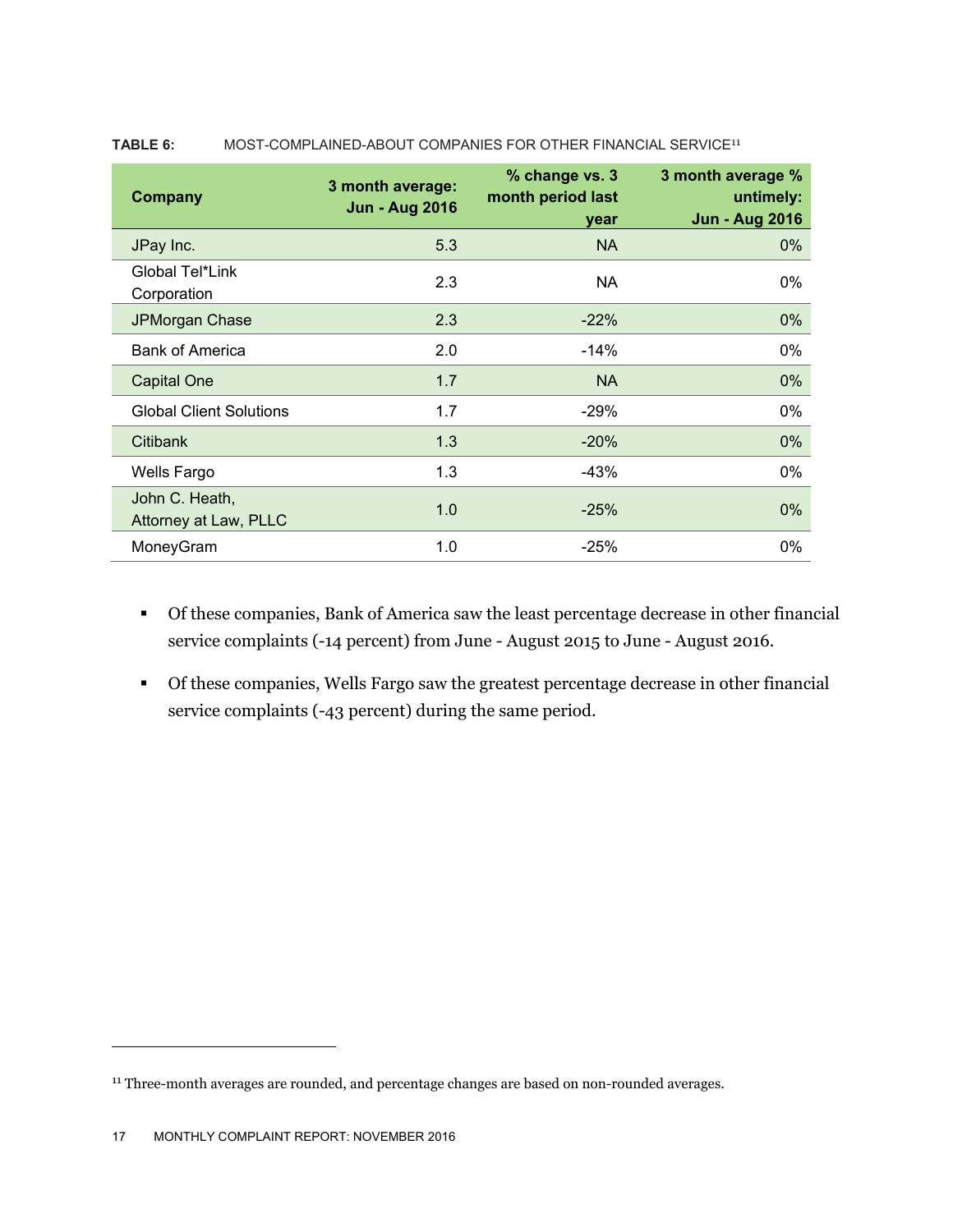## 3. Geographic spotlight: **Oklahoma**

Each month we spotlight the complaints from one part of the country. This month we are highlighting complaint trends in Oklahoma and the Oklahoma City metro area. As of November 1, 2016, about 7,700 (0.7 percent) complaints were from Oklahoma consumers, of which about 3,100 (40 percent) were from Oklahoma City. 12

<sup>12</sup> The Oklahoma City metro area is defined as zip codes from the Oklahoma City, OK Core-Based Statistical Areas (CBSA). http://www.census.gov/population/metro/files/zip07\_cbsa06.zip. Complaint counts are based on consumer-provided ZIP code and unless otherwise noted the geographic spotlight section reflects cumulative complaint data since July 21, 2011.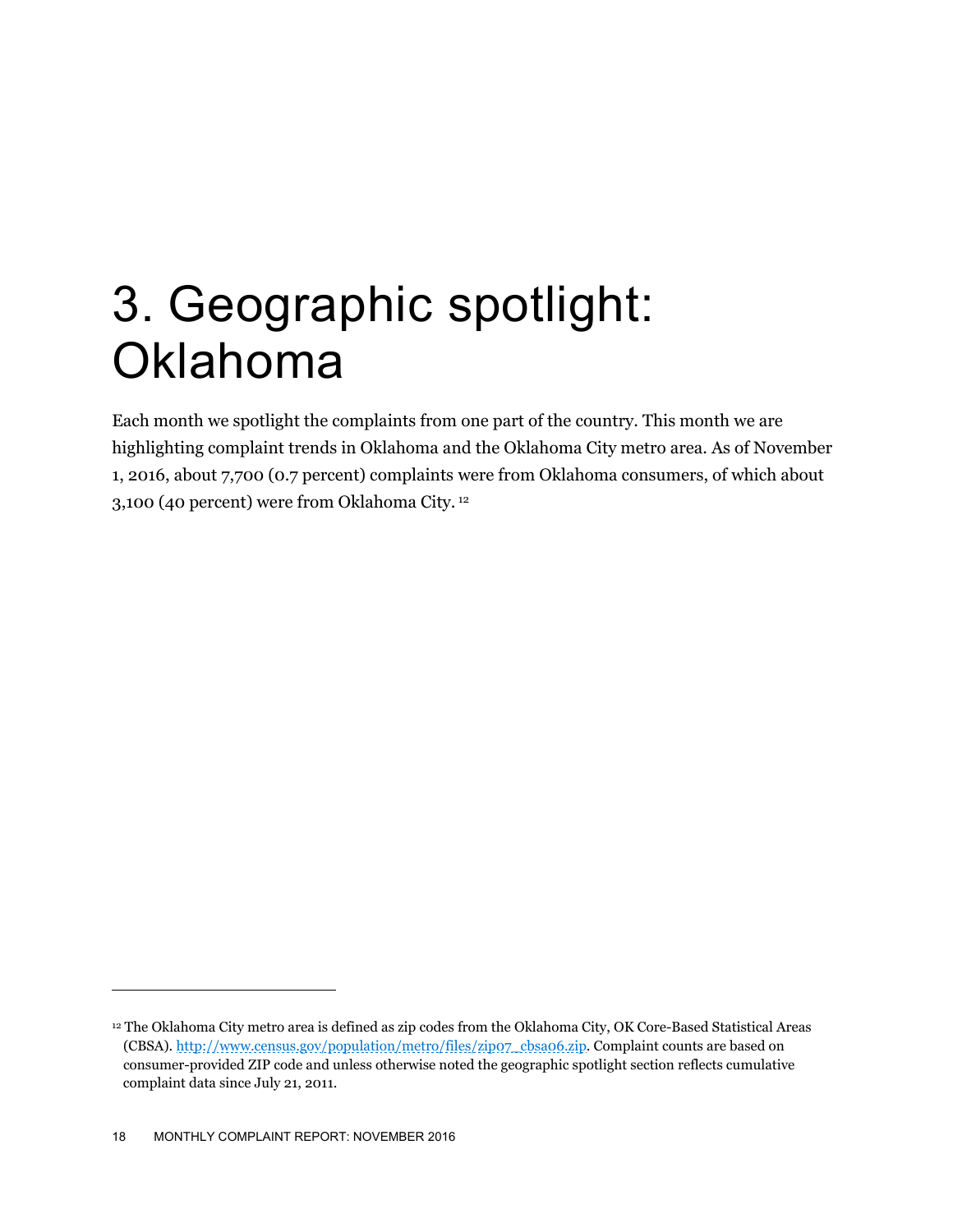## 3.1 Oklahoma complaints by product

Figure 4 shows the distribution of complaints by product for Oklahoma City, Oklahoma, and the United States as a whole.



**FIGURE 4:** OKLAHOMA CITY VS. OKLAHOMA AND NATIONAL SHARE OF COMPLAINTS BY PRODUCT

- Consumers in Oklahoma City and Oklahoma submitted debt collection complaints at a rate of 36 percent, higher than the 27 percent national average.
- Consumers in Oklahoma City and Oklahoma complained about mortgage at a rate of 17 percent, lower than the 24 percent national average.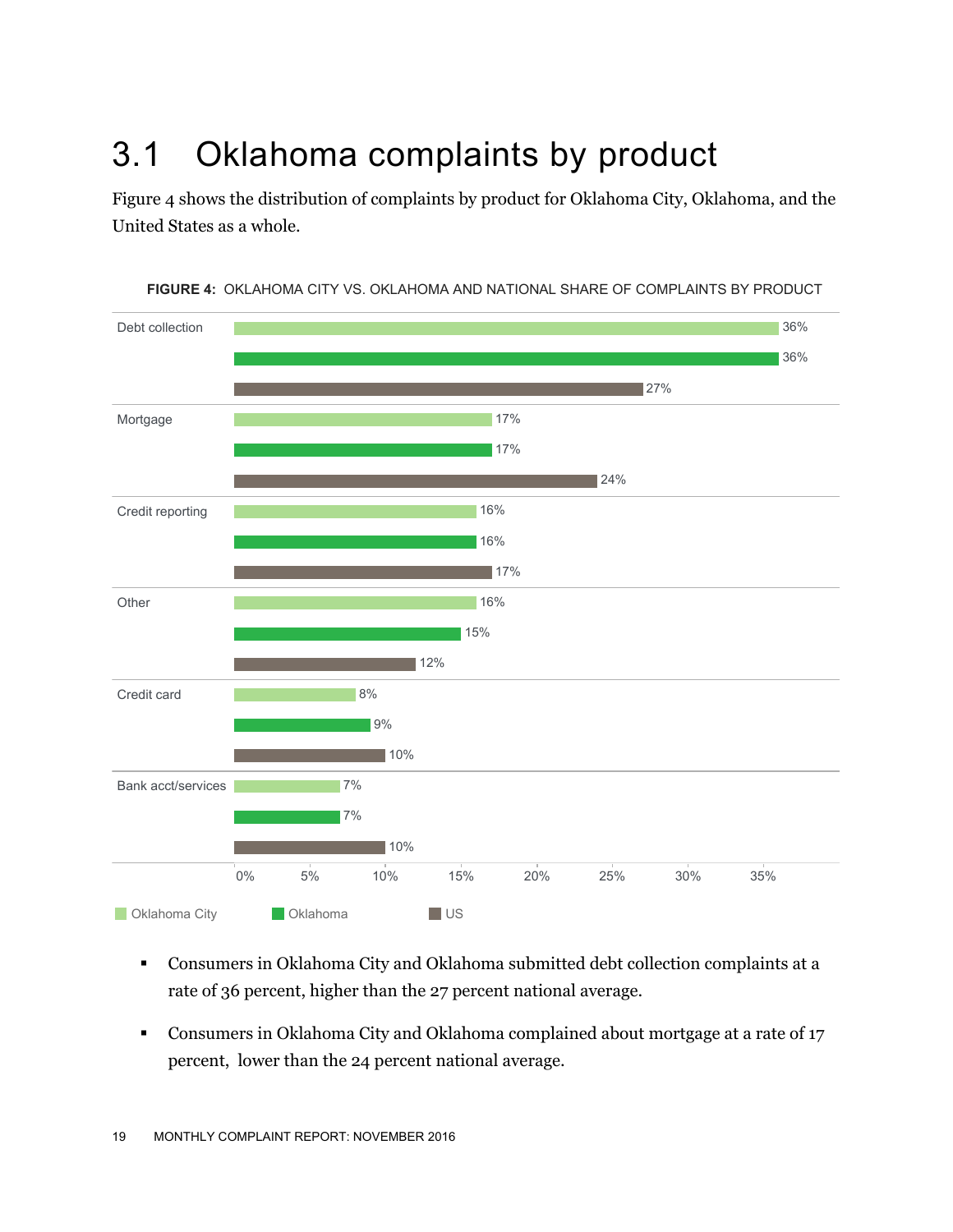### 3.2 Oklahoma complaints over time

Average monthly complaints increased 17 percent from August through October 2015 (176 complaints per month) to August through October 2016 (205 complaints per month), higher than the national rate of 13 percent.



**FIGURE 5:** OKLAHOMA MONTHLY COMPLAINT VOLUME TREND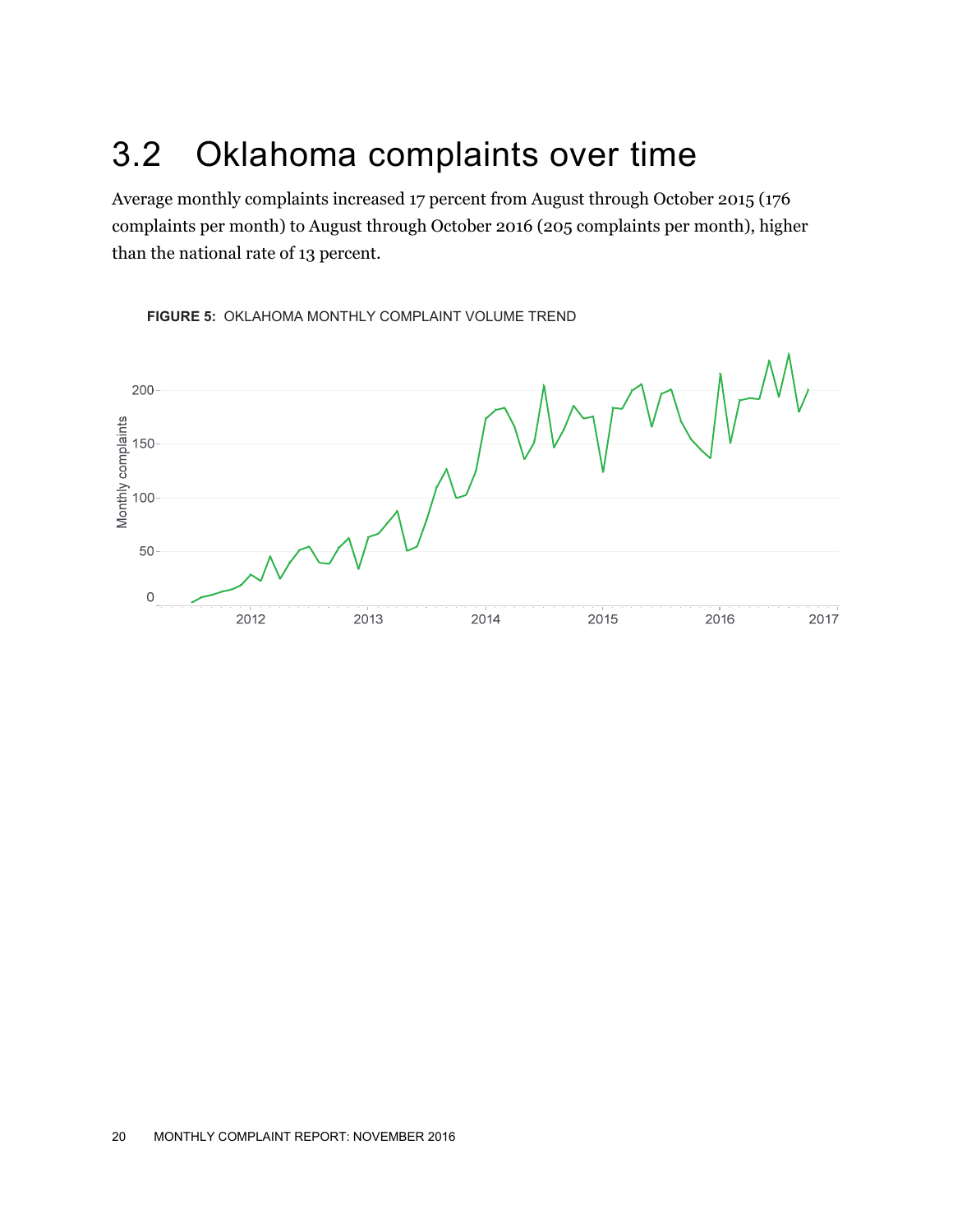### 3.3 Oklahoma complaints by company



**FIGURE 6:** MOST-COMPLAINED-ABOUT COMPANIES BY OKLAHOMA CONSUMERS

Company-level information should be considered in context of company size and/or market share in a given geographic area.

In the September 2015 - August 2016 period, Equifax, TransUnion, and Experian led the list of most-complained-about companies by Oklahoma consumers.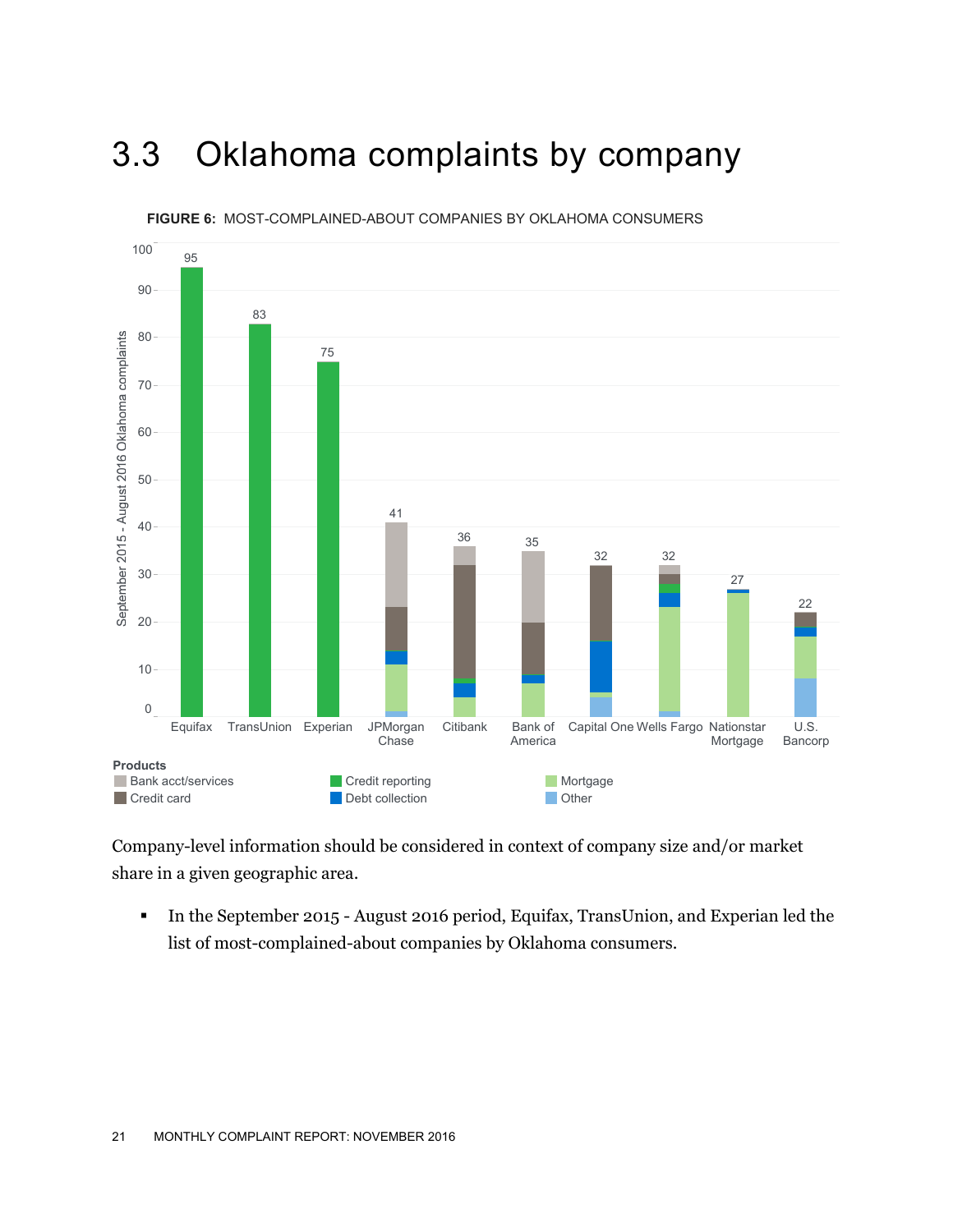#### APPENDIX A:

|           | account or<br>services<br><b>Bank</b> | Consumer<br>Ioan | Credit card | reporting<br>Credit | Debt<br>collection | transfer<br>Money       | Mortgage | financial<br>services<br>Other | Payday<br>Ioan | Prepaid      | Student<br>Ioans        | <b>Total</b> |
|-----------|---------------------------------------|------------------|-------------|---------------------|--------------------|-------------------------|----------|--------------------------------|----------------|--------------|-------------------------|--------------|
| $11$ -Jul | 13                                    | 3                | 517         | 2                   | 4                  | 0                       | 14       | 4                              | 0              | 2            | $\overline{\mathbf{c}}$ | 564          |
| 11-Aug    | 140                                   | 27               | 1,817       | 12                  | 6                  | $\mathbf{1}$            | 127      | 9                              | 0              | 5            | 5                       | 2,166        |
| 11-Sep    | 191                                   | 45               | 1,718       | 18                  | 17                 | $\overline{\mathbf{c}}$ | 179      | 28                             | 4              | 7            | 3                       | 2,233        |
| 11-Oct    | 159                                   | 26               | 1,748       | 11                  | 8                  | 3                       | 178      | 24                             | 0              | 7            | 4                       | 2,188        |
| 11-Nov    | 199                                   | 39               | 1,752       | 5                   | 9                  | $\mathbf{1}$            | 275      | 17                             | $\mathbf{1}$   | 0            | 5                       | 2,324        |
| 11-Dec    | 206                                   | 29               | 1,604       | 8                   | 6                  | $\overline{\mathbf{c}}$ | 1,696    | 0                              | 0              | 14           | 4                       | 3,584        |
| 12-Jan    | 191                                   | 30               | 1,453       | 4                   | 5                  | $\pmb{0}$               | 2,526    | 1                              | 3              | 6            | 11                      | 4,253        |
| 12-Feb    | 216                                   | 37               | 1,433       | 10                  | 12                 | $\overline{\mathbf{c}}$ | 2,694    | 0                              | 0              | 6            | 8                       | 4,437        |
| 12-Mar    | 1,463                                 | 220              | 1,615       | 12                  | 31                 | 7                       | 3,441    | 6                              | 7              | 17           | 666                     | 7,526        |
| 12-Apr    | 1,504                                 | 250              | 1,352       | 13                  | 31                 | 3                       | 3,395    | 2                              | 8              | 13           | 315                     | 6,902        |
| 12-May    | 1,963                                 | 366              | 1,661       | 19                  | 36                 | 5                       | 4,685    | 3                              | 8              | 12           | 242                     | 9,069        |
| 12-Jun    | 1,692                                 | 340              | 1,976       | 12                  | 34                 | $\overline{\mathbf{c}}$ | 4,642    | 7                              | 6              | 10           | 757                     | 9,533        |
| 12-Jul    | 1,619                                 | 329              | 1,794       | 32                  | 33                 | 3                       | 4,171    | 6                              | 4              | 5            | 315                     | 8,353        |
| 12-Aug    | 1,596                                 | 359              | 1,586       | 33                  | 24                 | 0                       | 4,610    | 8                              | 3              | 6            | 298                     | 8,556        |
| 12-Sep    | 1,367                                 | 304              | 1,256       | 21                  | 17                 | 0                       | 3,653    | 11                             | 4              | 12           | 260                     | 6,927        |
| 12-Oct    | 1,567                                 | 388              | 1,699       | 551                 | 18                 | 2                       | 4,013    | 6                              | 6              | 7            | 398                     | 8,686        |
| 12-Nov    | 1,252                                 | 328              | 1,401       | 1,252               | 24                 | $\mathbf{1}$            | 3,525    | 4                              | $\mathbf{1}$   | 4            | 332                     | 8,156        |
| 12-Dec    | 1,248                                 | 343              | 1,312       | 1,370               | 62                 | $\mathbf{1}$            | 3,737    | 4                              | 15             | 8            | 272                     | 8,420        |
| 13-Jan    | 1,651                                 | 391              | 1,454       | 1,561               | 94                 | 3                       | 7,225    | 6                              | 8              | 4            | 384                     | 12,877       |
| 13-Feb    | 1,459                                 | 352              | 1,442       | 1,710               | 113                | 11                      | 5,681    | 11                             | 16             | 9            | 331                     | 11,230       |
| 13-Mar    | 1,685                                 | 439              | 1,607       | 1,728               | 153                | 6                       | 5,633    | 3                              | 15             | 18           | 373                     | 11,815       |
| 13-Apr    | 1,422                                 | 457              | 1,508       | 1,903               | 179                | 79                      | 5,623    | 3                              | 16             | 16           | 371                     | 11,704       |
| 13-May    | 1,415                                 | 442              | 1,364       | 1,875               | 111                | 58                      | 5,250    | 2                              | 26             | 16           | 302                     | 10,956       |
| 13-Jun    | 1,490                                 | 426              | 1,312       | 2,042               | 108                | 93                      | 5,246    | 4                              | 22             | 5            | 287                     | 11,089       |
| 13-Jul    | 1,657                                 | 446              | 1,278       | 2,236               | 2,433              | 100                     | 5,237    | 2                              | 17             | 11           | 341                     | 13,786       |
| 13-Aug    | 1,683                                 | 520              | 1,352       | 2,273               | 4,224              | 91                      | 4,963    | 2                              | 40             | 8            | 350                     | 15,540       |
| 13-Sep    | 1,666                                 | 608              | 1,357       | 2,326               | 6,298              | 121                     | 4,341    | 3                              | 36             | 5            | 371                     | 17,166       |
| 13-Oct    | 1,800                                 | 540              | 1,369       | 2,267               | 4,865              | 155                     | 3,864    | 4                              | 35             | 5            | 422                     | 15,372       |
| 13-Nov    | 1,565                                 | 472              | 1,246       | 2,340               | 6,653              | 168                     | 3,475    | 1                              | 396            | 3            | 344                     | 16,708       |
| 13-Dec    | 1,535                                 | 508              | 1,322       | 1,943               | 5,972              | 137                     | 3,386    | 3                              | 385            | 4            | 409                     | 15,633       |
| 14-Jan    | 1,829                                 | 580              | 1,549       | 3,221               | 8,137              | 162                     | 4,240    | 0                              | 441            | 8            | 491                     | 20,694       |
| 14-Feb    | 1,808                                 | 581              | 1,615       | 3,509               | 7,795              | 144                     | 4,545    | 2                              | 374            | 3            | 494                     | 20,889       |
| 14-Mar    | 2,047                                 | 663              | 1,668       | 3,556               | 8,422              | 171                     | 4,898    | 3                              | 413            | 6            | 584                     | 22,459       |
| 14-Apr    | 1,987                                 | 688              | 1,665       | 3,850               | 8,313              | 171                     | 4,757    | 8                              | 402            | $\mathbf{1}$ | 541                     | 22,411       |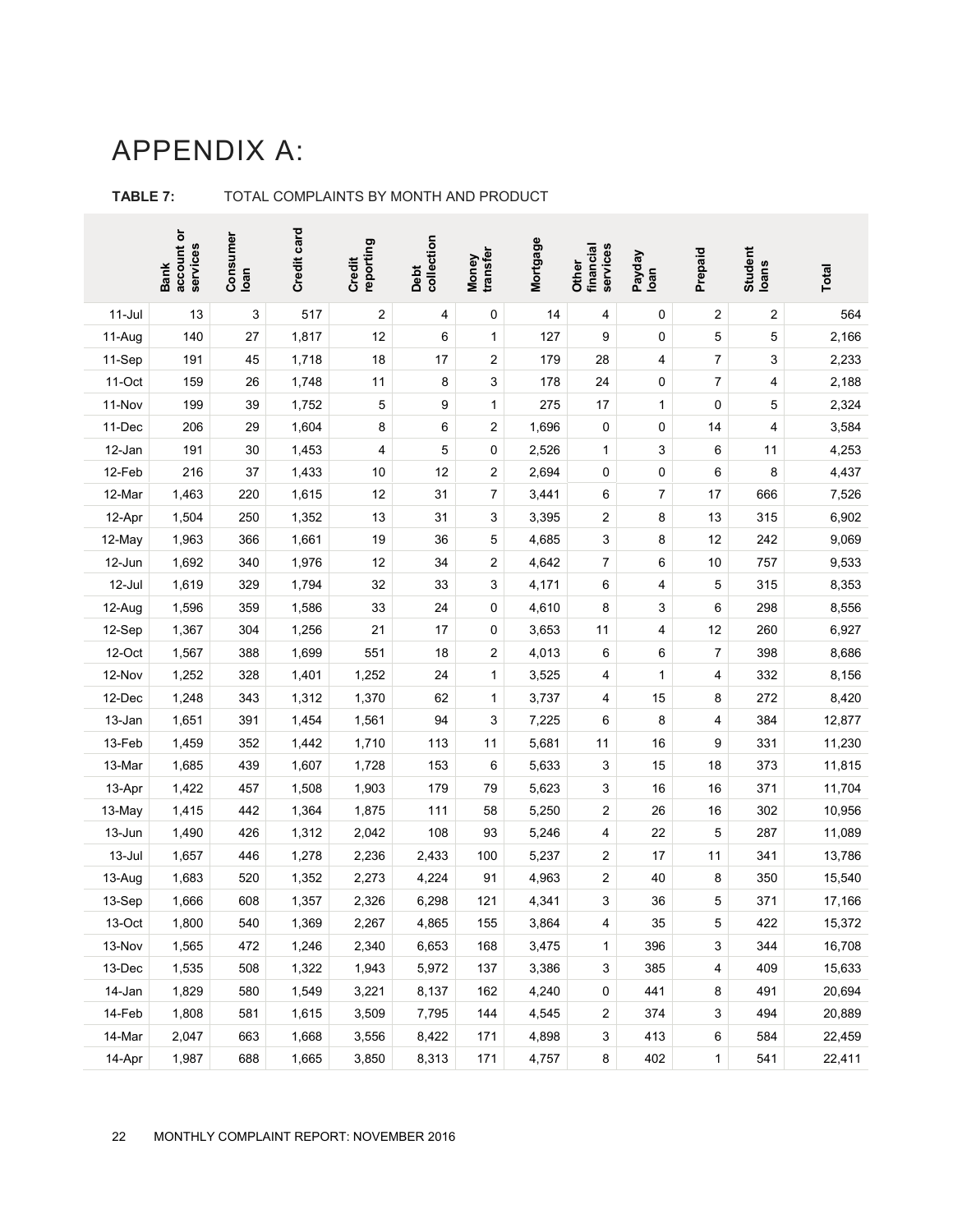|                     | account or<br>services<br><b>Bank</b>                                                                                                         | Consumer<br>loan | Credit card | reporting<br>Credit | collection<br>Debt | transfer<br>Money | Mortgage | financial<br>services<br>Other | Payday<br>Ioan | Prepaid | Student<br><b>loans</b> | Total     |
|---------------------|-----------------------------------------------------------------------------------------------------------------------------------------------|------------------|-------------|---------------------|--------------------|-------------------|----------|--------------------------------|----------------|---------|-------------------------|-----------|
| 14-May              | 1,950                                                                                                                                         | 591              | 1,497       | 3,394               | 7,374              | 175               | 4,099    | $\overline{\mathbf{c}}$        | 324            | 5       | 537                     | 19,983    |
| 14-Jun              | 1,943                                                                                                                                         | 696              | 1,497       | 3,463               | 7,753              | 184               | 4,134    | 4                              | 347            | 5       | 584                     | 20,626    |
| 14-Jul              | 2,026                                                                                                                                         | 872              | 1,571       | 3,816               | 7,992              | 157               | 4,411    | 62                             | 587            | 94      | 582                     | 22,275    |
| 14-Aug              | 1,564                                                                                                                                         | 1,002            | 1,689       | 4,647               | 7,222              | 148               | 4,340    | 104                            | 645            | 138     | 626                     | 22,319    |
| 14-Sep              | 1,593                                                                                                                                         | 979              | 1,548       | 4,379               | 6,381              | 164               | 4,114    | 110                            | 587            | 151     | 594                     | 20,806    |
| 14-Oct              | 1,625                                                                                                                                         | 1,026            | 1,437       | 3,561               | 6,684              | 132               | 4,474    | 124                            | 532            | 139     | 654                     | 20,582    |
| 14-Nov              | 1,391                                                                                                                                         | 910              | 1,357       | 3,569               | 6,131              | 123               | 3,506    | 102                            | 478            | 129     | 546                     | 18,396    |
| 14-Dec              | 1,463                                                                                                                                         | 982              | 1,459       | 3,698               | 6,070              | 160               | 3,587    | 92                             | 468            | 144     | 548                     | 18,862    |
| 15-Jan              | 1,617                                                                                                                                         | 998              | 1,515       | 4,149               | 6,547              | 144               | 3,513    | 107                            | 458            | 165     | 575                     | 19,941    |
| 15-Feb              | 1,457                                                                                                                                         | 990              | 1,788       | 4,032               | 6,874              | 141               | 3,601    | 112                            | 472            | 183     | 603                     | 20,403    |
| 15-Mar              | 1,725                                                                                                                                         | 1,091            | 1,896       | 4,815               | 8,000              | 195               | 4,287    | 158                            | 538            | 199     | 719                     | 23,796    |
| 15-Apr              | 1,748                                                                                                                                         | 941              | 1,757       | 4,733               | 7,178              | 190               | 4,238    | 146                            | 484            | 192     | 686                     | 22,487    |
| 15-May              | 1,704                                                                                                                                         | 1,029            | 1,825       | 4,493               | 7,149              | 208               | 4,266    | 156                            | 414            | 177     | 645                     | 22,266    |
| 15-Jun              | 1,968                                                                                                                                         | 1,095            | 1,890       | 4,297               | 7,469              | 211               | 4,664    | 166                            | 460            | 195     | 626                     | 23,248    |
| 15-Jul              | 1,997                                                                                                                                         | 1,344            | 1,961       | 6,547               | 8,184              | 235               | 4,463    | 203                            | 478            | 187     | 645                     | 26,423    |
| 15-Aug              | 2,042                                                                                                                                         | 1,340            | 1,931       | 5,590               | 7,543              | 218               | 4,949    | 196                            | 445            | 179     | 656                     | 25,295    |
| 15-Sep              | 1,907                                                                                                                                         | 1,253            | 1,947       | 4,679               | 6,666              | 198               | 4,566    | 148                            | 450            | 179     | 612                     | 22,817    |
| 15-Oct              | 2,247                                                                                                                                         | 1,292            | 1,964       | 4,432               | 6,810              | 229               | 4,435    | 160                            | 508            | 892     | 568                     | 23,795    |
| 15-Nov              | 1,984                                                                                                                                         | 1,092            | 1,819       | 3,731               | 6,291              | 192               | 3,951    | 191                            | 421            | 260     | 457                     | 20,612    |
| 15-Dec              | 1,975                                                                                                                                         | 1,041            | 1,883       | 3,419               | 6,342              | 190               | 3,794    | 162                            | 382            | 223     | 467                     | 20,138    |
| 16-Jan              | 2,110                                                                                                                                         | 1,174            | 2,001       | 3,367               | 6,681              | 222               | 4,192    | 183                            | 422            | 227     | 567                     | 21,366    |
| 16-Feb              | 1,834                                                                                                                                         | 1,251            | 1,997       | 3,705               | 7,248              | 198               | 4,455    | 171                            | 394            | 206     | 618                     | 22,333    |
| 16-Mar              | 2,036                                                                                                                                         | 1,349            | 2,052       | 4,861               | 8,030              | 187               | 4,947    | 207                            | 436            | 241     | 1,134                   | 25,740    |
| 16-Apr              | 1,880                                                                                                                                         | 1,263            | 1,995       | 4,507               | 7,234              | 195               | 4,314    | 189                            | 383            | 177     | 1,190                   | 23,553    |
| 16-May              | 2,192                                                                                                                                         | 1,286            | 1,983       | 4,807               | 6,845              | 198               | 4,273    | 126                            | 395            | 226     | 963                     | 23,606    |
| 16-Jun              | 2,541                                                                                                                                         | 1,274            | 1,979       | 4,907               | 6,943              | 197               | 4,290    | 199                            | 370            | 221     | 1,001                   | 24,188    |
| 16-Jul              | 2,379                                                                                                                                         | 1,310            | 2,147       | 5,206               | 6,473              | 164               | 3,907    | 137                            | 335            | 208     | 1,167                   | 23,655    |
| 16-Aug              | 2,652                                                                                                                                         | 1,491            | 2,599       | 4,987               | 9,647              | 228               | 4,289    | 260                            | 422            | 244     | 1,246                   | 28,347    |
| 16-Sep              | 3,090                                                                                                                                         | 1,531            | 2,686       | 4,591               | 7,325              | 208               | 4,471    | 173                            | 330            | 189     | 1,323                   | 26,165    |
| 16-Oct              | 2,857                                                                                                                                         | 1,613            | 2,622       | 5,369               | 7,749              | 191               | 4,357    | 180                            | 337            | 182     | 1,248                   | 27,010    |
| Total <sup>13</sup> | 102,782                                                                                                                                       | 45,682           | 107,094     | 173,476             | 279,082            | 7,287             | 252,812  | 4,527                          | 16,014         | 6,220   | 32,679                  | 1,035,239 |
|                     |                                                                                                                                               |                  |             |                     |                    |                   |          |                                |                |         |                         |           |
|                     | <sup>13</sup> Total column includes approximately 7,584 complaints where no specific consumer financial product was selected<br>by consumers. |                  |             |                     |                    |                   |          |                                |                |         |                         |           |

<sup>13</sup> Total column includes approximately 7,584 complaints where no specific consumer financial product was selected by consumers.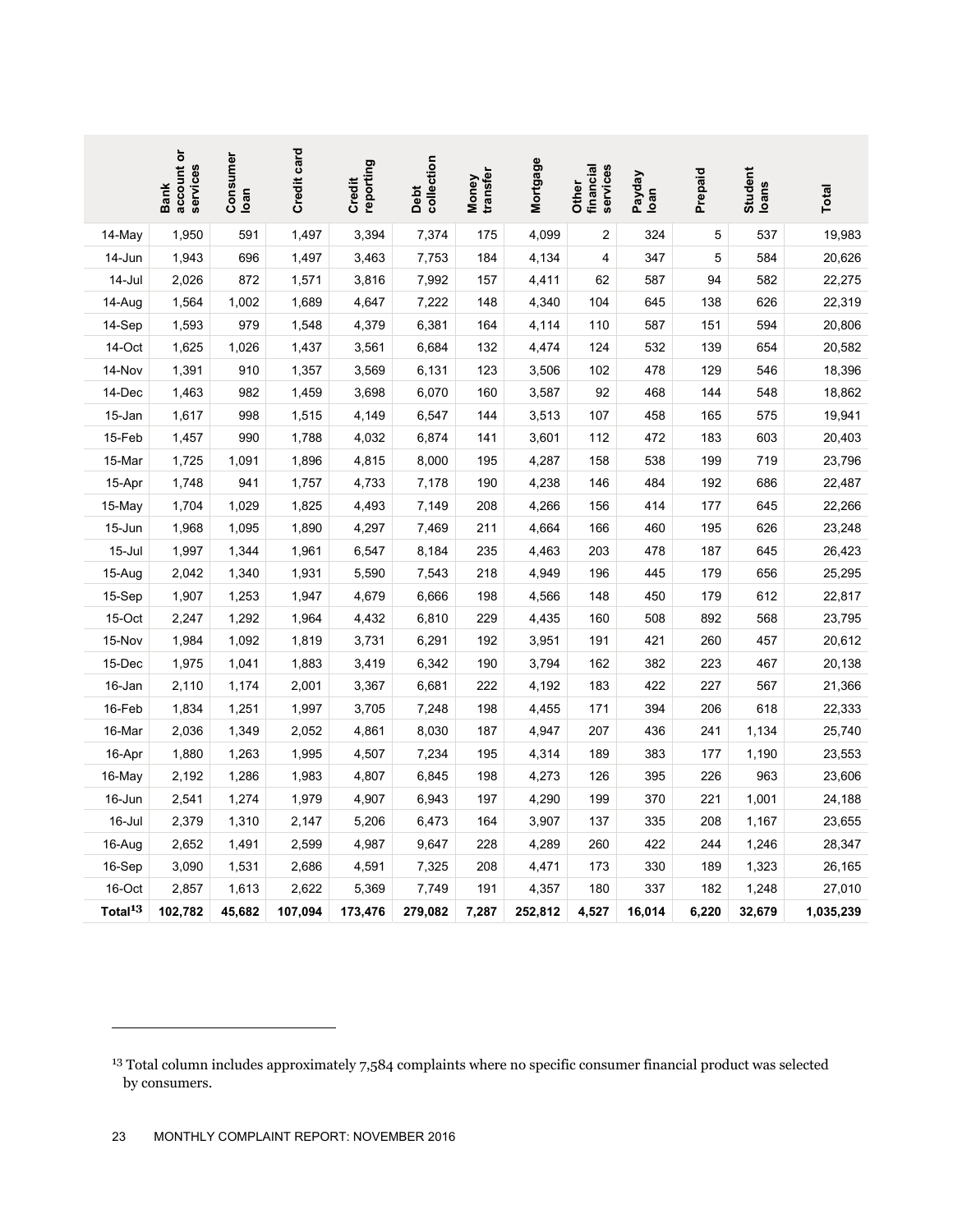|                       | account or<br>services<br><b>Bank</b> | Consumer<br>loan | Credit card | reporting<br>Credit | collection<br>Debt | transfer<br>Money | Mortgage | financial<br>services<br>Other | Payday<br>loan | Prepaid        | Student<br>Ioans | Total   |
|-----------------------|---------------------------------------|------------------|-------------|---------------------|--------------------|-------------------|----------|--------------------------------|----------------|----------------|------------------|---------|
| Alabama               | 1,030                                 | 760              | 877         | 2,132               | 3,755              | 67                | 1,956    | 65                             | 334            | 85             | 358              | 11,516  |
| Alaska                | 121                                   | 56               | 168         | 219                 | 444                | 12                | 239      | $\overline{7}$                 | 33             | $\overline{7}$ | 44               | 1,356   |
| American              |                                       |                  |             |                     |                    |                   |          |                                |                |                |                  |         |
| Samoa                 | 9                                     | 0                | 5           | 5                   | 14                 | 1                 | 7        | 0                              | 0              | 0              | 2                | 44      |
| Arizona               | 2,163                                 | 1,171            | 2,357       | 3,384               | 6,523              | 135               | 5,756    | 68                             | 245            | 130            | 615              | 22,735  |
| Arkansas              | 452                                   | 274              | 463         | 951                 | 1,432              | 38                | 872      | 23                             | 72             | 29             | 176              | 4,816   |
| California            | 13,626                                | 5,435            | 14,104      | 21,917              | 35,414             | 987               | 43,377   | 543                            | 1,695          | 866            | 3,616            | 142,386 |
| Colorado              | 1,563                                 | 723              | 1,932       | 2,823               | 4,740              | 108               | 4,323    | 71                             | 226            | 104            | 566              | 17,289  |
| Connecticut           | 1,365                                 | 511              | 1,543       | 1,609               | 2,552              | 80                | 2,918    | 61                             | 167            | 90             | 414              | 11,405  |
| Delaware              | 630                                   | 295              | 654         | 728                 | 1,481              | 22                | 1,169    | 29                             | 93             | 24             | 128              | 5,282   |
| District of           | 820                                   | 228              | 709         | 879                 |                    | 61                |          | 52                             | 119            | 43             | 325              |         |
| Columbia<br>Federated |                                       |                  |             |                     | 1,412              |                   | 1,283    |                                |                |                |                  | 6,005   |
| States of             |                                       |                  |             |                     |                    |                   |          |                                |                |                |                  |         |
| Micronesia            | 5                                     | 2                | 12          | 10                  | 14                 | 1                 | 14       | 1                              | 1              | 0              | 1                | 61      |
| Florida               | 9,095                                 | 3,750            | 9,308       | 20,173              | 24,847             | 560               | 27,679   | 328                            | 1,130          | 382            | 2,177            | 100,095 |
| Georgia               | 4,108                                 | 2,307            | 3,509       | 8,011               | 10,763             | 251               | 12,593   | 143                            | 379            | 289            | 1,210            | 43,846  |
| Guam                  | 14                                    | 11               | 13          | 29                  | 34                 | 3                 | 28       | $\mathbf{1}$                   | $\overline{2}$ | $\mathbf{1}$   | 7                | 143     |
| Hawaii                | 282                                   | 137              | 429         | 631                 | 945                | 19                | 1,073    | 14                             | 41             | 13             | 88               | 3,694   |
| Idaho                 | 263                                   | 161              | 400         | 668                 | 1,350              | 24                | 745      | 5                              | 68             | 12             | 129              | 3,846   |
| Illinois              | 4,129                                 | 1,432            | 3,815       | 6,196               | 9,514              | 242               | 8,504    | 119                            | 575            | 263            | 1,265            | 36,270  |
| Indiana               | 1,121                                 | 608              | 1,144       | 1,925               | 3,848              | 80                | 2,288    | 66                             | 320            | 75             | 620              | 12,179  |
| lowa                  | 368                                   | 213              | 570         | 880                 | 1,644              | 40                | 726      | 40                             | 123            | 43             | 228              | 4,901   |
| Kansas                | 556                                   | 279              | 648         | 813                 | 1,957              | 41                | 952      | 23                             | 104            | 40             | 181              | 5,645   |
| Kentucky              | 675                                   | 405              | 709         | 1,429               | 2,830              | 58                | 1,489    | 37                             | 196            | 51             | 328              | 8,259   |
| Louisiana             | 905                                   | 607              | 819         | 2,192               | 3,959              | 78                | 2,052    | 50                             | 319            | 76             | 306              | 11,431  |
| Maine                 | 324                                   | 148              | 541         | 399                 | 838                | 14                | 859      | 17                             | 52             | 31             | 153              | 3,396   |
| Marshall              |                                       |                  |             |                     |                    |                   |          |                                |                |                |                  |         |
| Islands               | 5                                     | 8                | 7           | 4                   | 14                 | 0                 | 10       | 1                              | $\mathbf 0$    | $\mathbf 0$    | 1                | 50      |
| Maryland              | 3,203                                 | 1,420            | 3,063       | 4,575               | 7,313              | 202               | 9,365    | 140                            | 577            | 166            | 979              | 31,270  |
| Massachusetts         | 2,630                                 | 677              | 2,696       | 2,376               | 3,834              | 178               | 4,994    | 102                            | 285            | 132            | 909              | 18,921  |
| Michigan              | 2,446                                 | 1,058            | 2,388       | 3,710               | 6,919              | 175               | 7,404    | 123                            | 495            | 180            | 1,112            | 26,258  |
| Minnesota             | 1,233                                 | 398              | 1,403       | 1,527               | 2,959              | 109               | 3,043    | 57                             | 232            | 78             | 559              | 11,691  |
| Mississippi           | 480                                   | 382              | 379         | 992                 | 1,836              | 35                | 954      | 23                             | 160            | 38             | 166              | 5,472   |
| Missouri              | 1,190                                 | 786              | 1,270       | 2,134               | 4,417              | 94                | 3,169    | 69                             | 285            | 97             | 637              | 14,225  |
| Montana               | 123                                   | 78               | 214         | 287                 | 663                | 9                 | 319      | 8                              | 36             | 12             | 71               | 1,833   |
| Nebraska              | 358                                   | 149              | 415         | 426                 | 1,242              | 23                | 617      | $20\,$                         | 87             | 24             | 169              | 3,549   |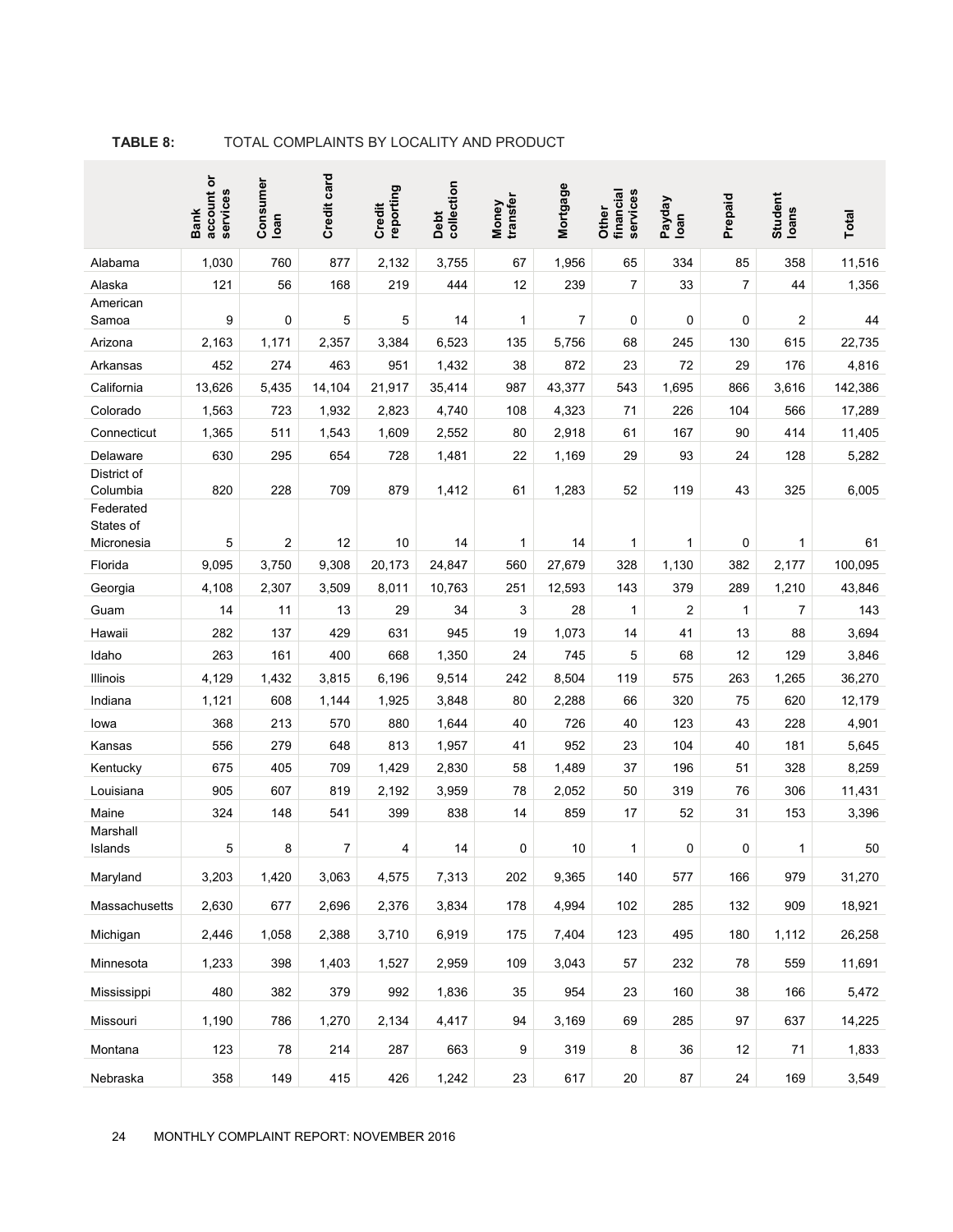|                                 | account or<br>services<br><b>Bank</b>              | Consumer<br>loan | Credit card | reporting<br>Credit | collection<br>Debt | transfer<br>Money | Mortgage | services<br>financial<br>Other | Payday<br>Ioan | Prepaid | Student<br>Ioans | Total     |
|---------------------------------|----------------------------------------------------|------------------|-------------|---------------------|--------------------|-------------------|----------|--------------------------------|----------------|---------|------------------|-----------|
| Nevada                          | 1,239                                              | 609              | 1,180       | 2,281               | 3,685              | 81                | 3,038    | 39                             | 245            | 84      | 275              | 12,872    |
| <b>New</b><br>Hampshire         | 389                                                | 162              | 473         | 534                 | 1,063              | 19                | 1,576    | 18                             | 64             | 23      | 199              | 4,559     |
| New Jersey                      | 4,431                                              | 1,541            | 4,445       | 5,793               | 8,611              | 250               | 11,266   | 220                            | 638            | 226     | 1,237            | 38,936    |
| New Mexico                      | 488                                                | 286              | 484         | 1,059               | 1,724              | 55                | 1,007    | 25                             | 117            | 26      | 165              | 5,481     |
| New York                        | 8,363                                              | 2,249            | 9,445       | 11,475              | 14,220             | 557               | 15,729   | 336                            | 468            | 402     | 2,453            | 66,115    |
| North Carolina                  | 2,769                                              | 1,549            | 2,913       | 4,848               | 7,131              | 182               | 7,260    | 134                            | 447            | 165     | 741              | 28,373    |
| North Dakota                    | 79                                                 | 49               | 104         | 201                 | 379                | 8                 | 134      | 8                              | 15             | 6       | 38               | 1,026     |
| Northern<br>Mariana<br>Islands  | 6                                                  | 0                | 3           | 5                   | 7                  | 0                 | 4        | 0                              | 0              | 0       | 5                | 30        |
| Ohio                            | 3,074                                              | 1,635            | 3,610       | 4,295               | 9,424              | 190               | 6,852    | 125                            | 625            | 215     | 1,397            | 31,650    |
| Oklahoma                        | 567                                                | 490              | 660         | 1,232               | 2,791              | 59                | 1,282    | 27                             | 247            | 51      | 248              | 7,710     |
| Oregon                          | 1,233                                              | 418              | 1,286       | 1,563               | 3,416              | 62                | 3,048    | 62                             | 171            | 78      | 452              | 11,885    |
| Palau                           | 1                                                  | 1                | 1           | 3                   | 1                  | 0                 | 6        | 0                              | 0              | 0       | 0                | 13        |
| Pennsylvania                    | 4,367                                              | 1,623            | 4,057       | 5,667               | 9,670              | 243               | 8,161    | 183                            | 613            | 213     | 1,696            | 36,706    |
| Puerto Rico                     | 329                                                | 141              | 367         | 698                 | 503                | 15                | 461      | 14                             | 5              | 7       | 54               | 2,634     |
| Rhode Island                    | 431                                                | 150              | 418         | 399                 | 864                | 26                | 727      | 19                             | 91             | 19      | 114              | 3,274     |
| South Carolina                  | 1,086                                              | 881              | 1,096       | 2,562               | 4,278              | 93                | 2,912    | 48                             | 262            | 83      | 424              | 13,800    |
| South Dakota                    | 131                                                | 96               | 202         | 207                 | 570                | 14                | 225      | 10                             | 33             | 5       | 63               | 1,565     |
| Tennessee                       | 1,535                                              | 993              | 1,483       | 2,581               | 5,792              | 91                | 3,228    | 85                             | 414            | 114     | 570              | 16,979    |
| Texas                           | 6,534                                              | 4,223            | 6,751       | 19,848              | 27,597             | 505               | 12,348   | 280                            | 1,431          | 451     | 1,835            | 82,325    |
| Utah                            | 437                                                | 267              | 598         | 886                 | 1,986              | 33                | 1,362    | 20                             | 118            | 31      | 188              | 5,970     |
| Vermont                         | 202                                                | 76               | 248         | 233                 | 347                | 11                | 402      | 6                              | 20             | 17      | 94               | 1,663     |
| Virgin Islands                  | 33                                                 | 10               | 39          | 66                  | 50                 | 5                 | 48       | 2                              | 4              | 1       | 5                | 265       |
| Virginia                        | 3,014                                              | 1,522            | 3,484       | 5,773               | 8,406              | 245               | 7,743    | 159                            | 476            | 219     | 1,018            | 32,274    |
| Washington                      | 1,842                                              | 715              | 2,103       | 3,169               | 5,838              | 144               | 5,832    | 87                             | 247            | 141     | 736              | 20,983    |
| West Virginia                   | 282                                                | 129              | 306         | 614                 | 835                | 30                | 461      | 35                             | 28             | 22      | 151              | 2,935     |
| Wisconsin                       | 1,098                                              | 528              | 1,564       | 1,429               | 3,612              | 82                | 2,637    | 46                             | 274            | 110     | 491              | 11,961    |
| Wyoming<br>U.S. Armed           | 64                                                 | 63               | 111         | 181                 | 385                | 5                 | 202      | $\overline{7}$                 | 34             | 3       | 47               | 1,115     |
| Forces-<br>Americas             | 10                                                 | 1                | 6           | 1                   | 24                 | 1                 | 8        | $\overline{c}$                 | $\mathbf{1}$   | 2       | $\overline{2}$   | 60        |
| U.S. Armed<br>Forces-<br>Europe | 39                                                 | 26               | 35          | 72                  | 91                 | 5                 | 93       | 4                              | 0              | 2       | 24               | 392       |
| U.S. Armed<br>Forces-           |                                                    |                  |             |                     |                    |                   |          |                                |                |         |                  |           |
| Pacific                         | 16                                                 | 18               | 38          | 42                  | 89                 | 2                 | 52       | 3                              | 1              | 0       | 13               | 274       |
| Unspecified                     | 3,401                                              | 762              | 3,020       | 1,725               | 6,186              | 527               | 3,931    | 217                            | 474            | 123     | 404              | 21,545    |
| <b>Total</b><br>25              | 102,782<br>MONTHLY COMPLAINT REPORT: NOVEMBER 2016 | 45,682           | 107,094     | 173,476             | 279,082            | 7,287             | 252,812  | 4,527                          | 16,014         | 6,220   | 32,679           | 1,035,239 |